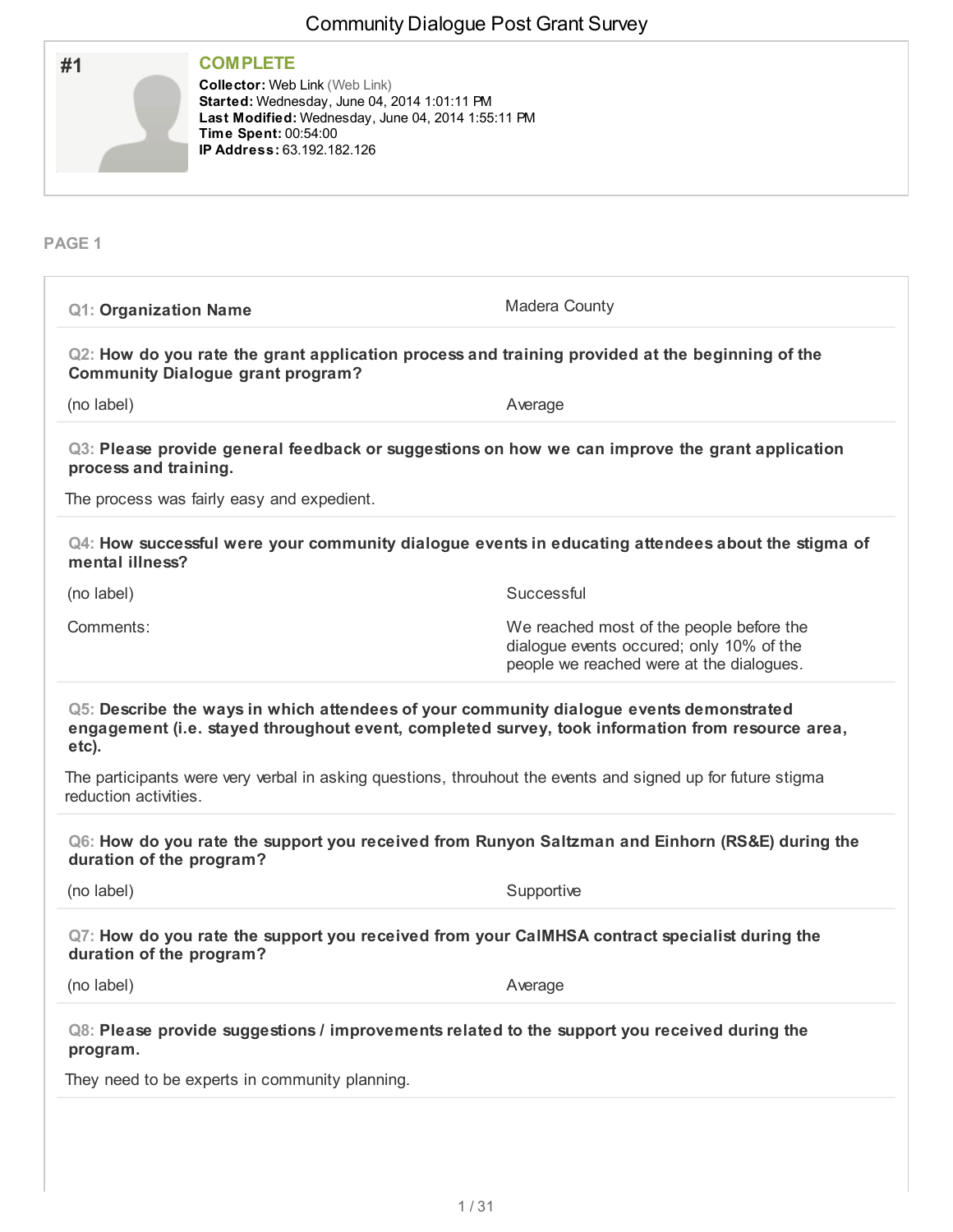#### **Q9: How do you rate the effectiveness of the documentary and video vignettes?**

(no label) Very effective

Comments: These really helped open people up to discuss the topic and we continue to use theses in our groups. Our partner organizations also use them.

**Q10: How do you rate the effectiveness of the printed materials provided (i.e. posters and graphics)?**

(no label) Average

**Q11: Please share any suggestions for improvement related to the support materials described above.**

The materials were good. Having other things like refigerator magnets would be good.

**Q12: Considering the importance of program reporting and evaluation to the sustainability of Stigma and Discrimination Reduction efforts, how can we better support you in the future to meet those requirements?**

The regular reminders were helpful.

**Q13: Please provide any other general feedback or suggestions on how we can improve the program going forward.**

We would like additional resorces and oporunities to grow our stigma reduction activities.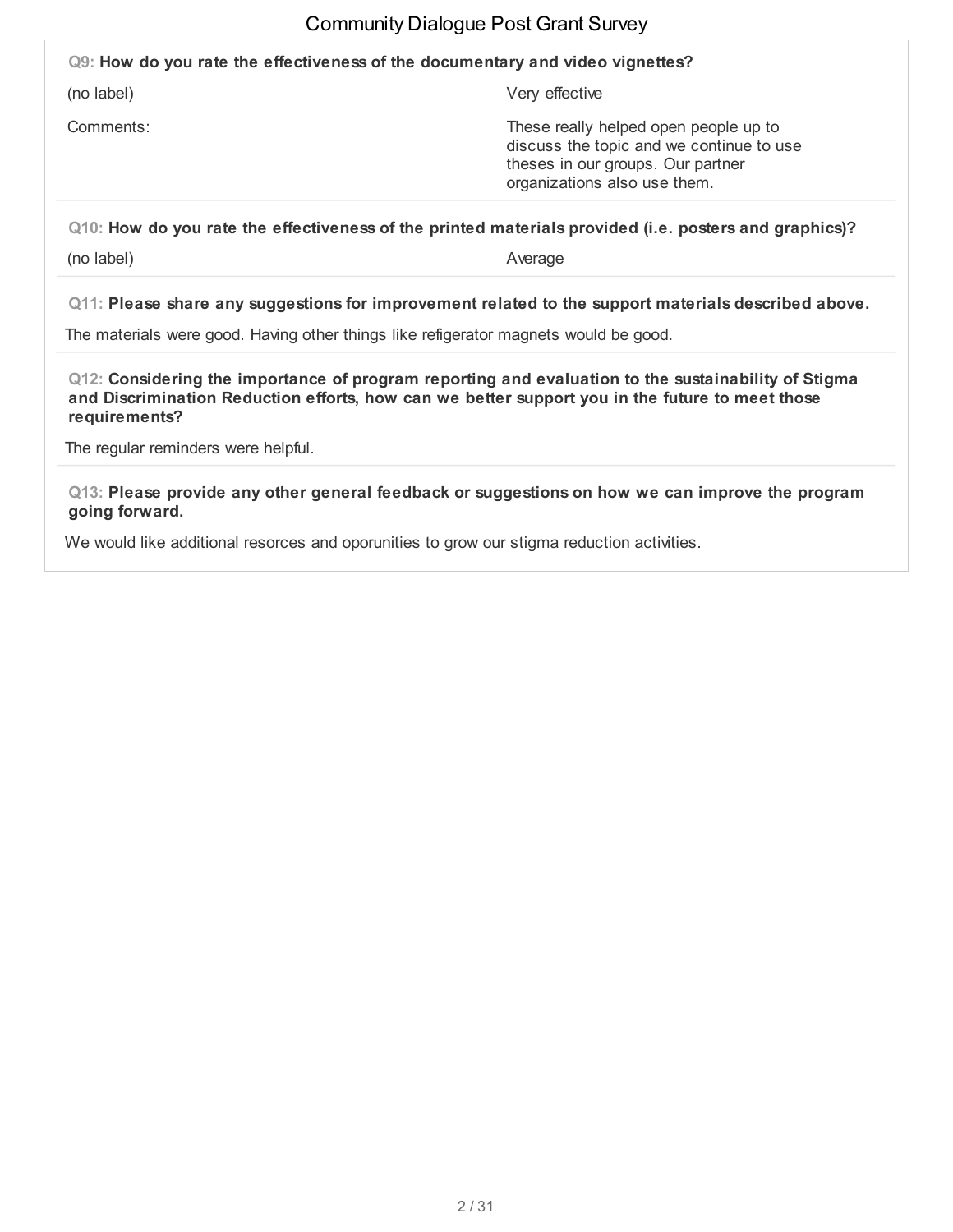| #2                           | <b>COMPLETE</b><br><b>Collector: Web Link (Web Link)</b><br>Started: Wednesday, June 04, 2014 3:50:42 PM<br>Last Modified: Wednesday, June 04, 2014 4:28:51 PM<br>Time Spent: 00:38:09<br><b>IP Address: 206.229.89.78</b> |                                                                                                                                                                                                                                                                                                                                                                                                                                                                                                                                                               |
|------------------------------|----------------------------------------------------------------------------------------------------------------------------------------------------------------------------------------------------------------------------|---------------------------------------------------------------------------------------------------------------------------------------------------------------------------------------------------------------------------------------------------------------------------------------------------------------------------------------------------------------------------------------------------------------------------------------------------------------------------------------------------------------------------------------------------------------|
| PAGE <sub>1</sub>            |                                                                                                                                                                                                                            |                                                                                                                                                                                                                                                                                                                                                                                                                                                                                                                                                               |
| <b>Q1: Organization Name</b> |                                                                                                                                                                                                                            | NAMI Amador/Amador County Behavioral Health<br>Services                                                                                                                                                                                                                                                                                                                                                                                                                                                                                                       |
|                              | <b>Community Dialogue grant program?</b>                                                                                                                                                                                   | Q2: How do you rate the grant application process and training provided at the beginning of the                                                                                                                                                                                                                                                                                                                                                                                                                                                               |
| (no label)                   |                                                                                                                                                                                                                            | <b>Below Average</b>                                                                                                                                                                                                                                                                                                                                                                                                                                                                                                                                          |
| process and training.        |                                                                                                                                                                                                                            | Q3: Please provide general feedback or suggestions on how we can improve the grant application<br>There was only one training webinar, as I recall, and it was not recorded, which should it have been. Guidelines                                                                                                                                                                                                                                                                                                                                            |
|                              |                                                                                                                                                                                                                            | about publicity were not issued that we needed consultant's approval for publicity until AFTER we had done our<br>publicity - seems basic that this should have been announced from the start.                                                                                                                                                                                                                                                                                                                                                                |
| mental illness?              |                                                                                                                                                                                                                            | Q4: How successful were your community dialogue events in educating attendees about the stigma of                                                                                                                                                                                                                                                                                                                                                                                                                                                             |
| (no label)                   |                                                                                                                                                                                                                            | Successful                                                                                                                                                                                                                                                                                                                                                                                                                                                                                                                                                    |
| Comments:                    |                                                                                                                                                                                                                            | We met or exceeded the numbers of people<br>our Dialogue event - amazing in this very<br>conservative county, where mental illness is<br>generally a taboo topic. NAMI Amador, and<br>Behavioral Health Dept now have higher<br>visibility, and many people have attended<br>Mental Health First Aid classes, which was a<br>follow-on activity to the Community Dialogue<br>event. We have also been invited to speak at<br>several meetings of local organizations,<br>where we felt we made an impact. We (NAMI<br>Amador) will participate in another CIT |

**Q5: Describe the ways in which attendees of your community dialogue events demonstrated engagement (i.e. stayed throughout event, completed survey, took information from resource area, etc).**

training soon, sponsored by our County

Sheriff's office.

Participants did all of the above, but they also really engaged in discussion, and it helped build ongoing relationships between grantees and some faith-based organizations, one of our outreach objectives.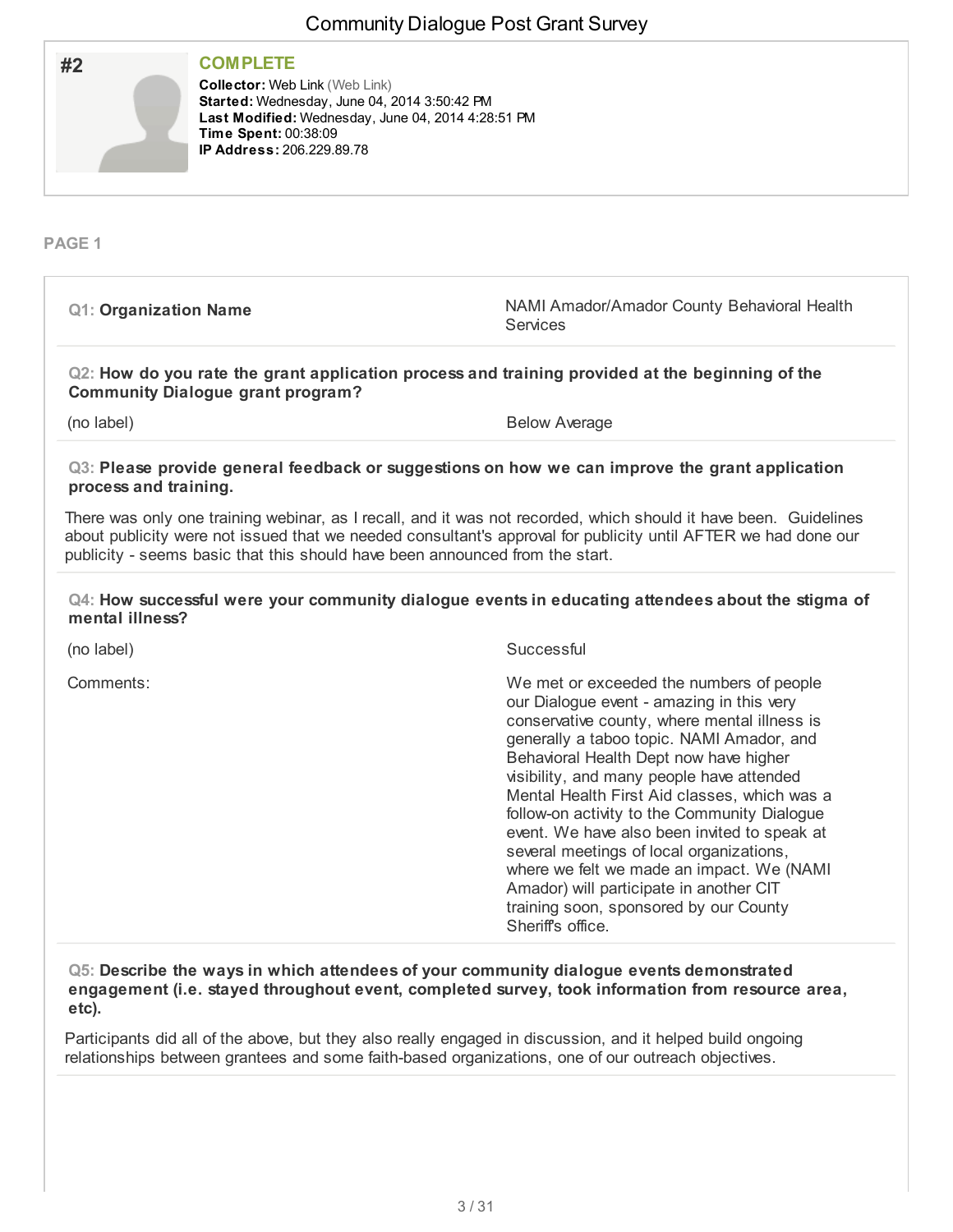**Q6: How do you rate the support you received from Runyon Saltzman and Einhorn (RS&E) during the duration of the program?**

| (no label) | Somewhat supportive                                                                                                                                            |
|------------|----------------------------------------------------------------------------------------------------------------------------------------------------------------|
| Comments:  | The consultant assigned to us left RS&E<br>during the grant period. We were left with no<br>response for a period of time, with no idea<br>what was happening. |
|            |                                                                                                                                                                |

#### **Q7: How do you rate the support you received from your CalMHSA contract specialist during the duration of the program?**

| She was supportive in that she came to the<br>Comments:<br>Dialogue event and introduced the program.<br>Since our event was early - timed to coincide<br>with Mental Illness Awareness Week, so we<br>could leverage publicity for both, she didn't<br>have a lot of time to spend with us in<br>preparation for our work. | (no label) | Supportive |
|-----------------------------------------------------------------------------------------------------------------------------------------------------------------------------------------------------------------------------------------------------------------------------------------------------------------------------|------------|------------|
|                                                                                                                                                                                                                                                                                                                             |            |            |

#### **Q8: Please provide suggestions / improvements related to the support you received during the program.**

Have all the requirements spelled out in materials we receive at start of grant period. Provide training videos we can watch at our available times. Have contact people who are actually available.

#### **Q9: How do you rate the effectiveness of the documentary and video vignettes?**

| (no label) | Very effective                                                                                                                                                                                                                                                                      |
|------------|-------------------------------------------------------------------------------------------------------------------------------------------------------------------------------------------------------------------------------------------------------------------------------------|
| Comments:  | In our community, most citizens are starting<br>from almost zero knowledge about mental<br>illness, except those who live with MI<br>themselves or their families. These vignettes<br>were eye-openers for many, and helped<br>reinforce what NAMI says, "Recovery is<br>Possible!" |
|            |                                                                                                                                                                                                                                                                                     |

#### **Q10: How do you rate the effectiveness of the printed materials provided (i.e. posters and graphics)?**

| (no label) | Effective                                                                                                                                                                                  |
|------------|--------------------------------------------------------------------------------------------------------------------------------------------------------------------------------------------|
| Comments:  | Great to have all the advertising collateral -<br>helped with publicity, and "branded" the work<br>that we were doing, so the event and other<br>surrounding events developed an identity. |

#### **Q11: Please share any suggestions for improvement related to the support materials described above.**

None of the pieces by itself told the story of the Community Dialogue event in brief, so media (like our local access TV, where I did a 30 min. interview and where we bought ads) had to create on-screen visuals from the graphics we provided.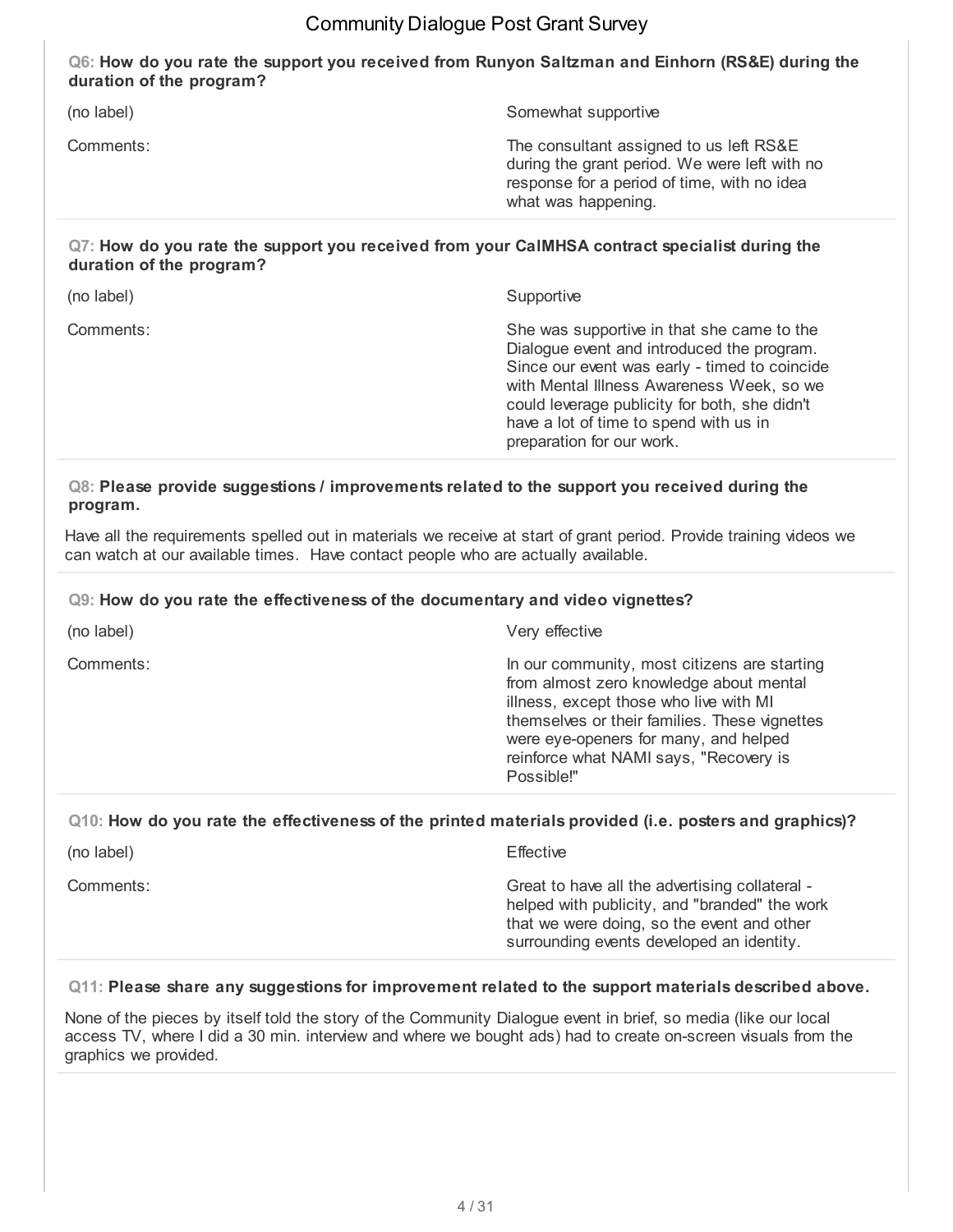**Q12: Considering the importance of program reporting and evaluation to the sustainability of Stigma and Discrimination Reduction efforts, how can we better support you in the future to meet those requirements?**

Let us know exactly at the beginning what materials will be required. We sent many jpgs of our events, all proofs of media ads that we could, but it felt disorganized and we did not know if we were actually meeting requirements.

#### **Q13: Please provide any other general feedback or suggestions on how we can improve the program going forward.**

Provide a longer lead time to apply - it was less than 2 weeks this time. Be more timely and flexible in providing requirements and guidelines. Hire other consultants to manage the grants. Recognize that in rural areas, grantees may not have the means to do all communications and transfer of materials online. Overall, though, this was a big positive step for awareness of mental illness in our County. Thank you.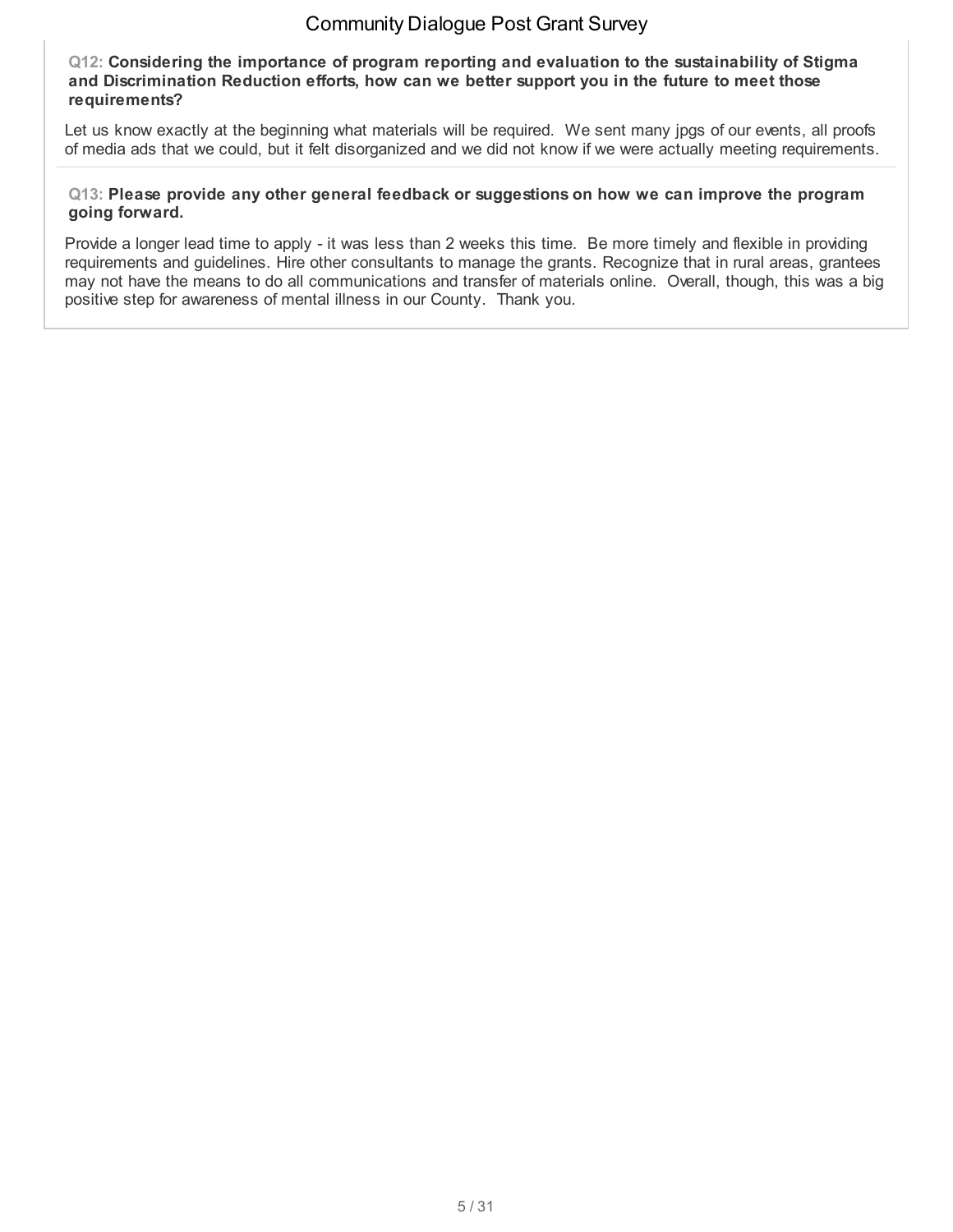|                                                                                                                                       |                                                                                                                                                                   | <b>Community Dialogue Post Grant Survey</b>                                                                                                                                                                                                                                                                                                            |
|---------------------------------------------------------------------------------------------------------------------------------------|-------------------------------------------------------------------------------------------------------------------------------------------------------------------|--------------------------------------------------------------------------------------------------------------------------------------------------------------------------------------------------------------------------------------------------------------------------------------------------------------------------------------------------------|
| #3                                                                                                                                    | <b>COMPLETE</b><br><b>Collector: Web Link (Web Link)</b><br>Started: Thursday, June 05, 2014 5:30:42 AM<br>Time Spent: 00:35:36<br><b>IP Address: 76.9.79.174</b> | Last Modified: Thursday, June 05, 2014 6:06:18 AM                                                                                                                                                                                                                                                                                                      |
| <b>PAGE 1</b>                                                                                                                         |                                                                                                                                                                   |                                                                                                                                                                                                                                                                                                                                                        |
| <b>Q1: Organization Name</b>                                                                                                          |                                                                                                                                                                   | Mariposa County                                                                                                                                                                                                                                                                                                                                        |
|                                                                                                                                       | <b>Community Dialogue grant program?</b>                                                                                                                          | Q2: How do you rate the grant application process and training provided at the beginning of the                                                                                                                                                                                                                                                        |
| Good<br>(no label)                                                                                                                    |                                                                                                                                                                   |                                                                                                                                                                                                                                                                                                                                                        |
| process and training.                                                                                                                 |                                                                                                                                                                   | Q3: Please provide general feedback or suggestions on how we can improve the grant application                                                                                                                                                                                                                                                         |
|                                                                                                                                       | Resource binder with the tool kit was very helpful, along with staff.                                                                                             |                                                                                                                                                                                                                                                                                                                                                        |
| mental illness?                                                                                                                       |                                                                                                                                                                   | Q4: How successful were your community dialogue events in educating attendees about the stigma of                                                                                                                                                                                                                                                      |
| (no label)                                                                                                                            |                                                                                                                                                                   | Successful                                                                                                                                                                                                                                                                                                                                             |
| Comments:<br>Many attendees were inspired by the<br>hopefulness of recovery and enjoyed the<br>interaction of the small table groups. |                                                                                                                                                                   |                                                                                                                                                                                                                                                                                                                                                        |
| etc).                                                                                                                                 |                                                                                                                                                                   | Q5: Describe the ways in which attendees of your community dialogue events demonstrated<br>engagement (i.e. stayed throughout event, completed survey, took information from resource area,                                                                                                                                                            |
|                                                                                                                                       |                                                                                                                                                                   | After the viewing, there was a discussion at each table, led by a facilitator with some designed questions to<br>engage participants. Later feedback indicated that this was enjoyed by most everyone. The facilitator summarized<br>the main points to the audience and as they did this their points were being listed on the screen via computer. A |

#### **Q6: How do you rate the support you received from Runyon Saltzman and Einhorn (RS&E) during the duration of the program?**

copy of these concerns was given to the Human Services Director and to the Mental health board.

(no label) Supportive

| Q7: How do you rate the support you received from your CaIMHSA contract specialist during the |  |  |  |
|-----------------------------------------------------------------------------------------------|--|--|--|
| duration of the program?                                                                      |  |  |  |

(no label) Supportive

Comments: We didn't communicate a lot but when we did, they were very helpful, with ideas and resources.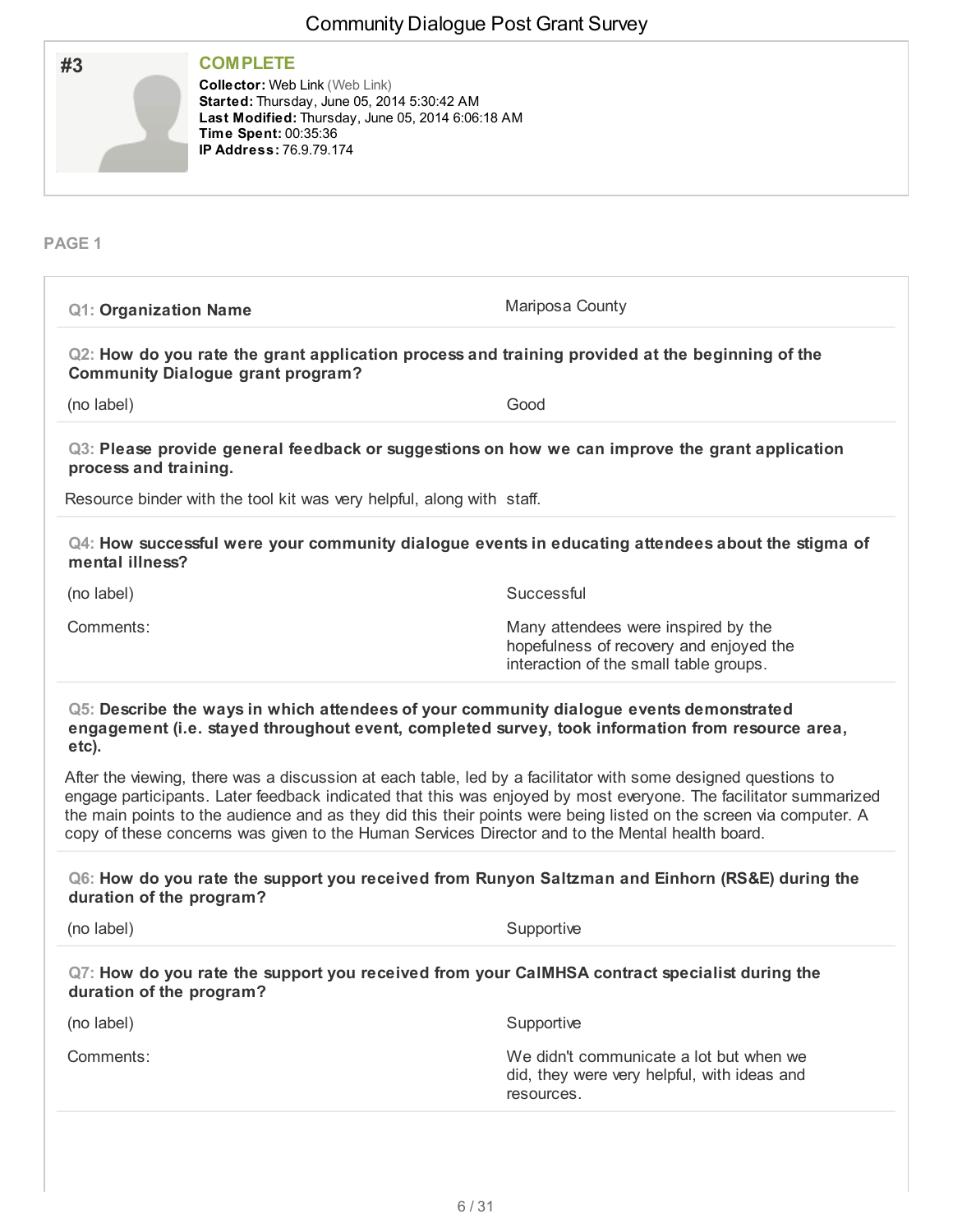#### **Q8: Please provide suggestions / improvements related to the support you received during the program.**

It would be nice to know more about some of the lessons learned from other counties. We learned that in a small county like ours, it is necessary to personally invite ( with rsvp) those people or groups that are targeted. Our invitations were too broad. A discussion with the support person might have steered us to understand that based on previous presentations.

#### **Q9: How do you rate the effectiveness of the documentary and video vignettes?**

| (no label) | Effective                                                                                                                   |
|------------|-----------------------------------------------------------------------------------------------------------------------------|
| Comments:  | Well over 99% of group feedback thought it<br>was great. Only one comment suggested it<br>was too long, but still liked it. |

#### **Q10: How do you rate the effectiveness of the printed materials provided (i.e. posters and graphics)?**

(no label) Effective

Comments: However, our feedback indicated that "invitations from friends" was the predominant way people learned about and decided to attend.

**Q11: Please share any suggestions for improvement related to the support materials described above.**

Materials were great. We created a small card sized invitation to hand out to people which seemed useful, along with personal interaction.

#### **Q12: Considering the importance of program reporting and evaluation to the sustainability of Stigma and Discrimination Reduction efforts, how can we better support you in the future to meet those requirements?**

Perhaps a publication on "What we have learned so far" from doing these events and the outcomes from different counties efforts.

**Q13: Please provide any other general feedback or suggestions on how we can improve the program going forward.**

Same as above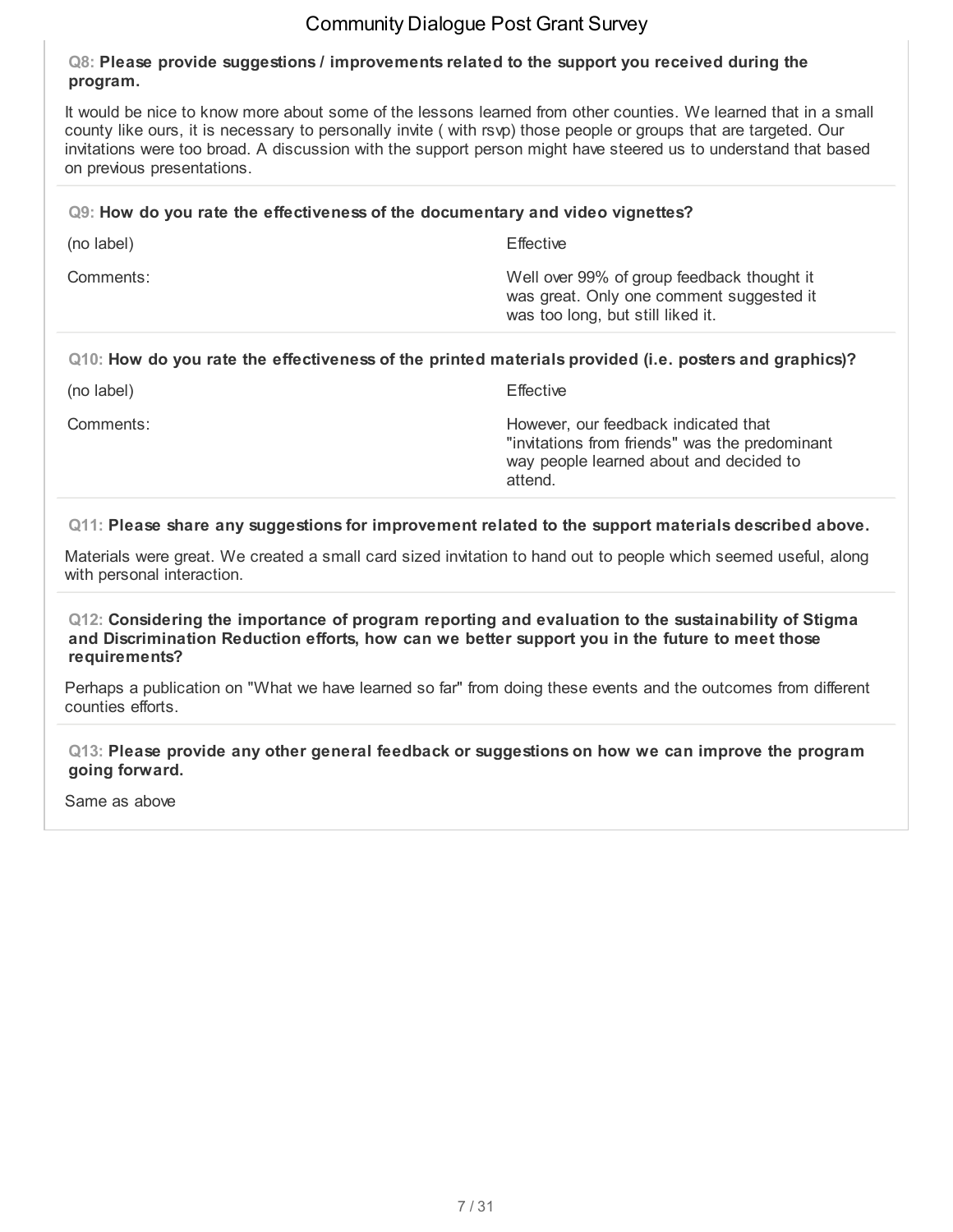| <b>COMPLETE</b>                                                                                                                                                                                    |
|----------------------------------------------------------------------------------------------------------------------------------------------------------------------------------------------------|
| <b>Collector: Web Link (Web Link)</b><br>Started: Friday, June 06, 2014 11:17:55 AM<br>Last Modified: Friday, June 06, 2014 11:28:43 AM<br>Time Spent: 00:10:48<br><b>IP Address: 107.3.185.64</b> |
|                                                                                                                                                                                                    |

#### **PAGE 1**

| <b>Q1: Organization Name</b>                                                                                                                                                                                                                            | <b>Community Resource Center</b>                                                                                                                                                                                                                             |  |  |
|---------------------------------------------------------------------------------------------------------------------------------------------------------------------------------------------------------------------------------------------------------|--------------------------------------------------------------------------------------------------------------------------------------------------------------------------------------------------------------------------------------------------------------|--|--|
| Q2: How do you rate the grant application process and training provided at the beginning of the<br><b>Community Dialogue grant program?</b>                                                                                                             |                                                                                                                                                                                                                                                              |  |  |
| (no label)                                                                                                                                                                                                                                              | Excellent                                                                                                                                                                                                                                                    |  |  |
| Q3: Please provide general feedback or suggestions on how we can improve the grant application<br>process and training.                                                                                                                                 |                                                                                                                                                                                                                                                              |  |  |
| The only thing i can think of is that since the start time was delayed, it would have been nice to have the end time<br>delayed.                                                                                                                        |                                                                                                                                                                                                                                                              |  |  |
| Q4: How successful were your community dialogue events in educating attendees about the stigma of<br>mental illness?                                                                                                                                    |                                                                                                                                                                                                                                                              |  |  |
| (no label)                                                                                                                                                                                                                                              | Very successful                                                                                                                                                                                                                                              |  |  |
| Comments:                                                                                                                                                                                                                                               | We had many unanticipated and really good<br>effects (connecting individuals to services,<br>establishing organizational relationships,<br>increased good will in our community) as well<br>as those we had expected (reducing stigma<br>and discrimination) |  |  |
| Q5: Describe the ways in which attendees of your community dialogue events demonstrated<br>engagement (i.e. stayed throughout event, completed survey, took information from resource area,<br>etc).                                                    |                                                                                                                                                                                                                                                              |  |  |
| They stayed throughout events, even the longest, many surveys were completed (although it was hard in our<br>community - rural, older - to collect email addresses); attendees took provided information; attendees<br>demonstrated engagement verbally |                                                                                                                                                                                                                                                              |  |  |
| Q6: How do you rate the support you received from Runyon Saltzman and Einhorn (RS&E) during the<br>duration of the program?                                                                                                                             |                                                                                                                                                                                                                                                              |  |  |
| (no label)                                                                                                                                                                                                                                              | Very supportive                                                                                                                                                                                                                                              |  |  |
| Comments:                                                                                                                                                                                                                                               | I felt very comfortable asking for help at the<br>beginning when we had some difficulty<br>getting our dialogues off the ground. I had<br>ongoing support as we became more<br>proficient and successful.                                                    |  |  |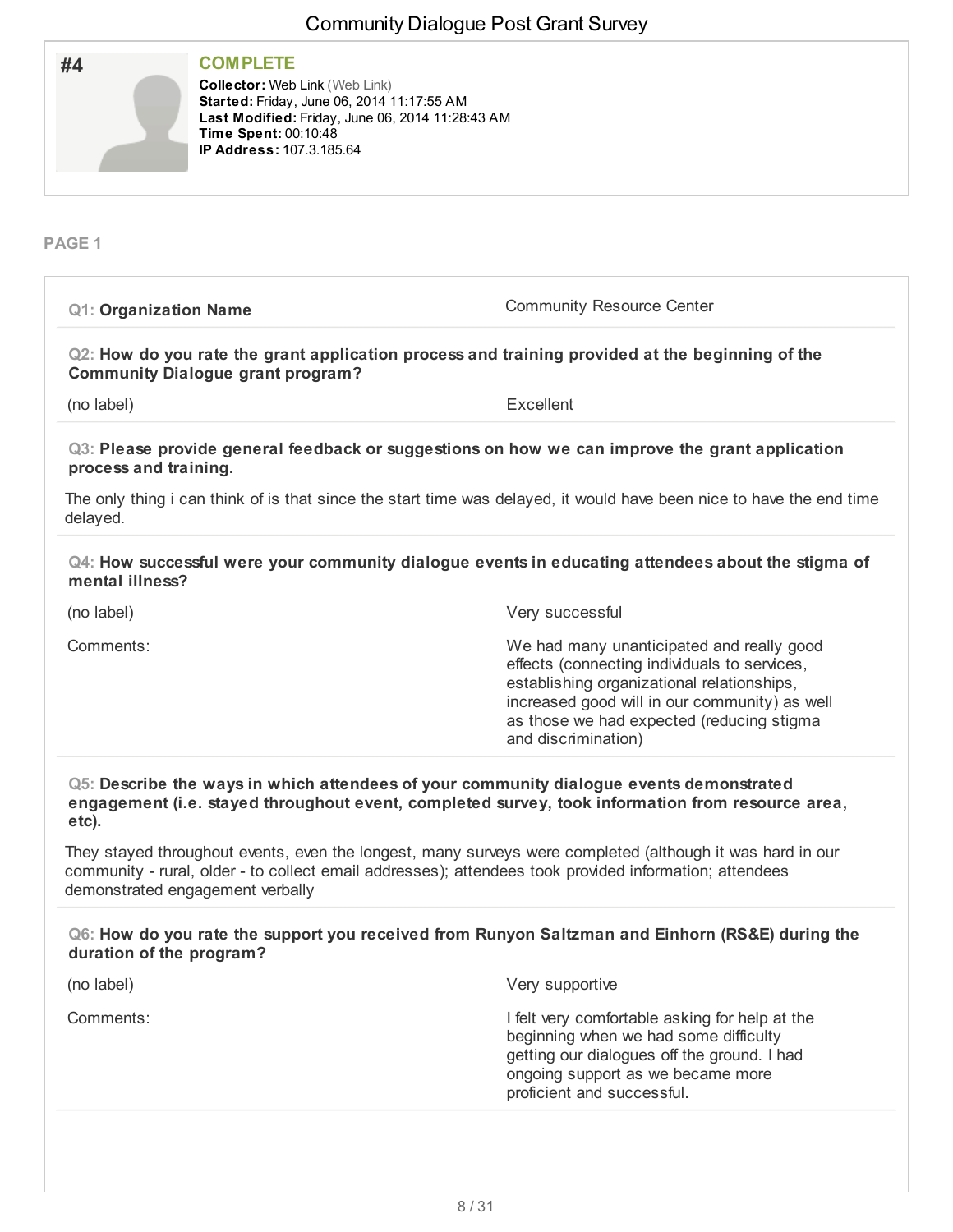#### **Q7: How do you rate the support you received from your CalMHSA contract specialist during the duration of the program?**

| (no label)                                                                                                                     | Supportive                                                                                                                                                                                                                                                          |
|--------------------------------------------------------------------------------------------------------------------------------|---------------------------------------------------------------------------------------------------------------------------------------------------------------------------------------------------------------------------------------------------------------------|
| Comments:                                                                                                                      | I struggled at the beginning and wasn't sure<br>what the contract specialist required of us. I<br>asked and she provided some clarification.<br>There was less engagement from the<br>CalMHSA contract specialist than from<br>RS&E, but perhaps that was intended. |
| Q8: Please provide suggestions / improvements related to the support you received during the<br>program.<br>See comment item 3 |                                                                                                                                                                                                                                                                     |
| Q9: How do you rate the effectiveness of the documentary and video vignettes?                                                  |                                                                                                                                                                                                                                                                     |
| (no label)                                                                                                                     | Very effective                                                                                                                                                                                                                                                      |
| Comments:                                                                                                                      | I think the documentary and dialogues had a<br>profound influence in our community                                                                                                                                                                                  |
| Q10: How do you rate the effectiveness of the printed materials provided (i.e. posters and graphics)?                          |                                                                                                                                                                                                                                                                     |

(no label) Effective

Comments: The kit provided was almost too big. Probably necessary and probably super helpful to your high-tech savy recipients, but intimidating to us. However, we found waht we needed and used it well

#### **Q11: Please share any suggestions for improvement related to the support materials described above.**

I don't really have any suggestions for improvement

**Q12: Considering the importance of program reporting and evaluation to the sustainability of Stigma and Discrimination Reduction efforts, how can we better support you in the future to meet those requirements?**

Consider the different communities. Ours is a rural and older population, and there is resistance to technology and giving out electronic data (no matter how much we guarantee it wont be used). Surveys might be more welcome by snail mail than online. Things like that.

#### **Q13: Please provide any other general feedback or suggestions on how we can improve the program going forward.**

I said all that i can think of previously. thx,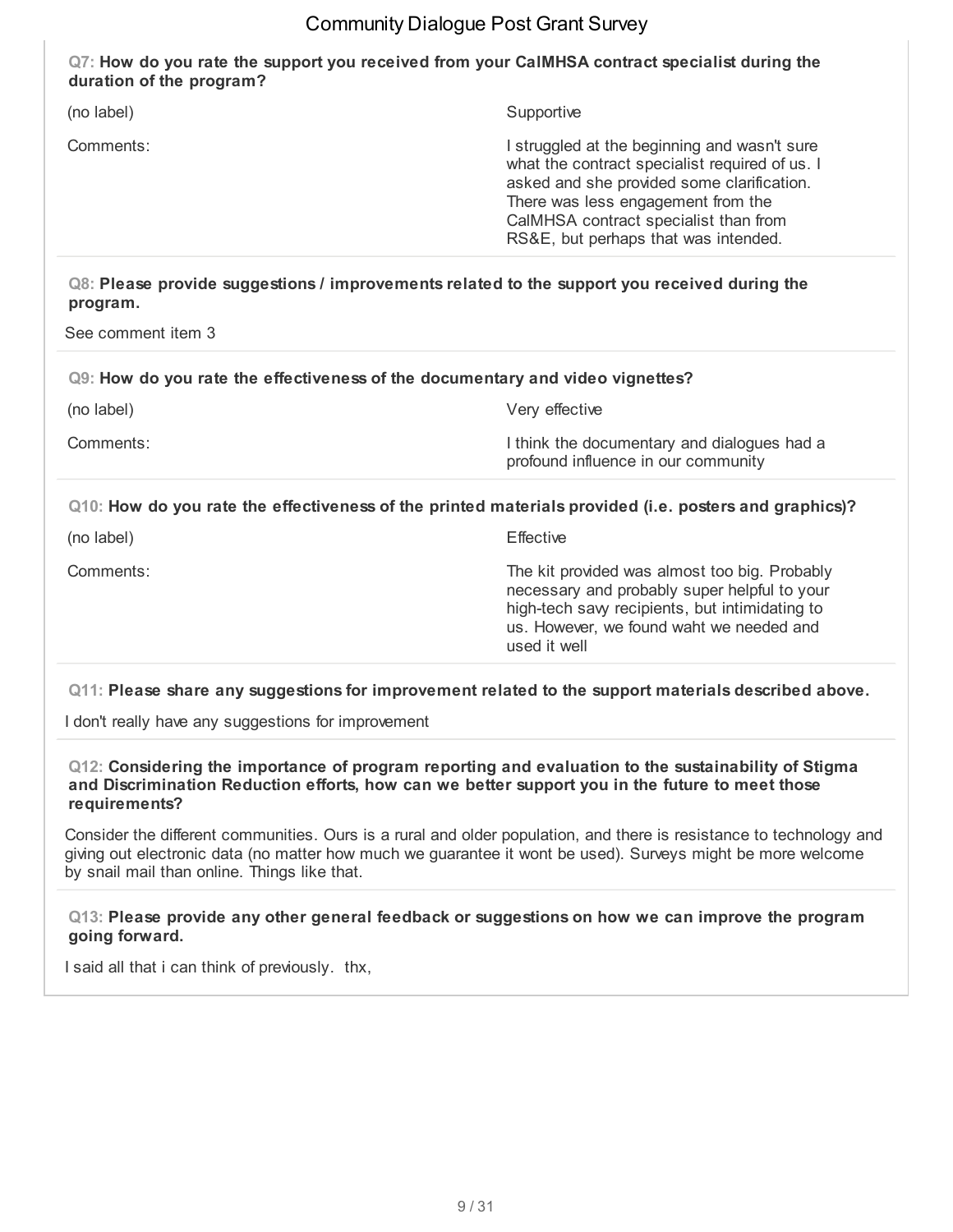| #5                                     | <b>COMPLETE</b><br><b>Collector: Web Link (Web Link)</b><br>Started: Friday, June 06, 2014 3:00:53 PM<br>Last Modified: Friday, June 06, 2014 3:12:08 PM<br>Time Spent: 00:11:15<br>IP Address: 207.166.22.154 |                                                                                                                                                                                             |
|----------------------------------------|----------------------------------------------------------------------------------------------------------------------------------------------------------------------------------------------------------------|---------------------------------------------------------------------------------------------------------------------------------------------------------------------------------------------|
| PAGE <sub>1</sub>                      |                                                                                                                                                                                                                |                                                                                                                                                                                             |
| <b>Q1: Organization Name</b>           |                                                                                                                                                                                                                | Sutter County Superintendent of Schools/Yuba<br>County Office of Ed                                                                                                                         |
|                                        | <b>Community Dialogue grant program?</b>                                                                                                                                                                       | Q2: How do you rate the grant application process and training provided at the beginning of the                                                                                             |
| (no label)                             |                                                                                                                                                                                                                | Excellent                                                                                                                                                                                   |
| process and training.<br>It was great! |                                                                                                                                                                                                                | Q3: Please provide general feedback or suggestions on how we can improve the grant application                                                                                              |
| mental illness?                        |                                                                                                                                                                                                                | Q4: How successful were your community dialogue events in educating attendees about the stigma of                                                                                           |
| (no label)                             |                                                                                                                                                                                                                | Very successful                                                                                                                                                                             |
| etc).                                  |                                                                                                                                                                                                                | Q5: Describe the ways in which attendees of your community dialogue events demonstrated<br>engagement (i.e. stayed throughout event, completed survey, took information from resource area, |
|                                        | of how they would carry the message.                                                                                                                                                                           | Very engaged in the dialogue, completed our surveys, took information from our resource areas, shared their goals                                                                           |
| duration of the program?               |                                                                                                                                                                                                                | Q6: How do you rate the support you received from Runyon Saltzman and Einhorn (RS&E) during the                                                                                             |
| (no label)                             |                                                                                                                                                                                                                | Very supportive                                                                                                                                                                             |
| duration of the program?               |                                                                                                                                                                                                                | Q7: How do you rate the support you received from your CaIMHSA contract specialist during the                                                                                               |
| (no label)                             |                                                                                                                                                                                                                | Very supportive                                                                                                                                                                             |
| program.                               |                                                                                                                                                                                                                | Q8: Please provide suggestions / improvements related to the support you received during the                                                                                                |
|                                        | I felt we were very supportedno issues to improve in from our point of view.                                                                                                                                   |                                                                                                                                                                                             |
|                                        |                                                                                                                                                                                                                | Q9: How do you rate the effectiveness of the documentary and video vignettes?                                                                                                               |
|                                        |                                                                                                                                                                                                                |                                                                                                                                                                                             |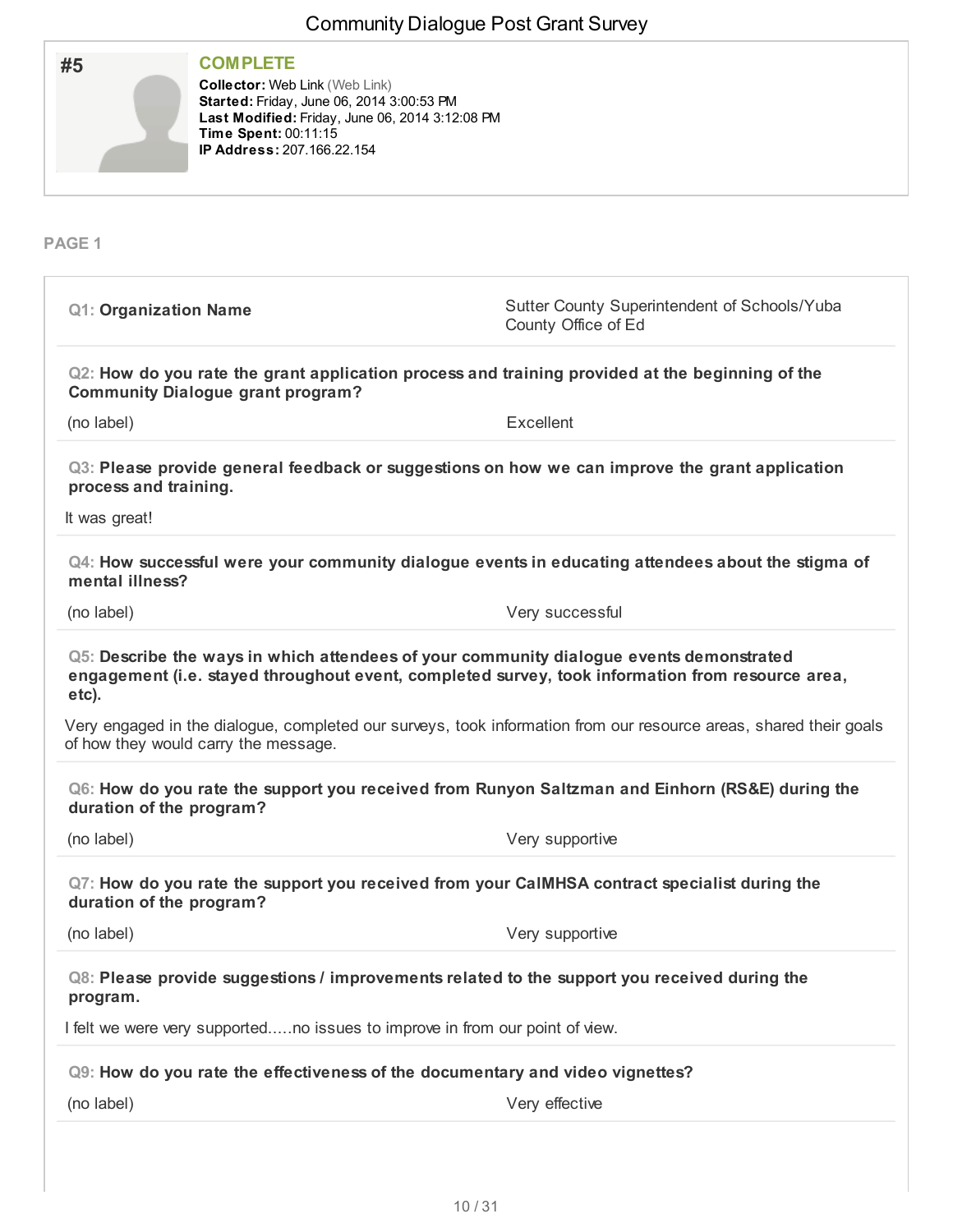**Q10: How do you rate the effectiveness of the printed materials provided (i.e. posters and graphics)?**

(no label) Very effective

Comments: Comments: Comments: The fact sheets were most helpful. The whole toolkit was excellent!

**Q11: Please share any suggestions for improvement related to the support materials described above.**

We loved it all. There were good samples, it was attractively done, loved the colors!!!!

**Q12: Considering the importance of program reporting and evaluation to the sustainability of Stigma and Discrimination Reduction efforts, how can we better support you in the future to meet those requirements?**

Quarterly was good. Helped us keep organized.

**Q13: Please provide any other general feedback or suggestions on how we can improve the program going forward.**

We were very happy with the program. Thank you!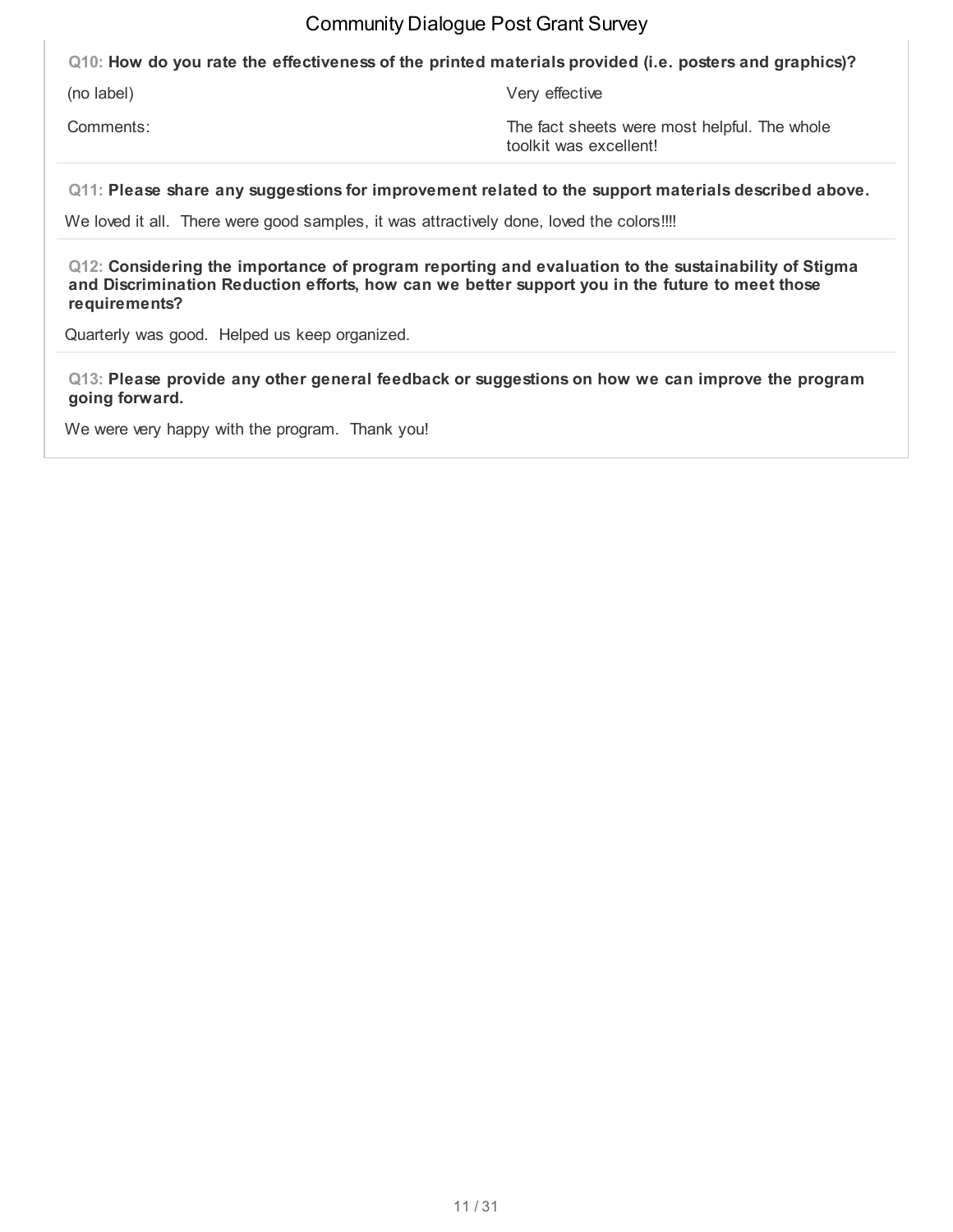| #6                           | <b>COMPLETE</b><br><b>Collector: Web Link (Web Link)</b><br>Started: Tuesday, June 10, 2014 8:23:32 AM<br>Last Modified: Tuesday, June 10, 2014 8:37:26 AM<br>Time Spent: 00:13:54<br>IP Address: 209.78.56.72 |                                                                                                                                                                                                                                                                                                                                                                                                |
|------------------------------|----------------------------------------------------------------------------------------------------------------------------------------------------------------------------------------------------------------|------------------------------------------------------------------------------------------------------------------------------------------------------------------------------------------------------------------------------------------------------------------------------------------------------------------------------------------------------------------------------------------------|
| PAGE <sub>1</sub>            |                                                                                                                                                                                                                |                                                                                                                                                                                                                                                                                                                                                                                                |
| <b>Q1: Organization Name</b> |                                                                                                                                                                                                                | Napa County Mental Health                                                                                                                                                                                                                                                                                                                                                                      |
|                              | <b>Community Dialogue grant program?</b>                                                                                                                                                                       | Q2: How do you rate the grant application process and training provided at the beginning of the                                                                                                                                                                                                                                                                                                |
| (no label)                   |                                                                                                                                                                                                                | Excellent                                                                                                                                                                                                                                                                                                                                                                                      |
| process and training.        |                                                                                                                                                                                                                | Q3: Please provide general feedback or suggestions on how we can improve the grant application                                                                                                                                                                                                                                                                                                 |
| etc.                         |                                                                                                                                                                                                                | Perhaps give counties feedback as you are getting the post-surveys about level or responses, type of responses,                                                                                                                                                                                                                                                                                |
| mental illness?              |                                                                                                                                                                                                                | Q4: How successful were your community dialogue events in educating attendees about the stigma of                                                                                                                                                                                                                                                                                              |
| (no label)                   |                                                                                                                                                                                                                | Successful                                                                                                                                                                                                                                                                                                                                                                                     |
| Comments:                    |                                                                                                                                                                                                                | I think a lot of people needed to be heard and<br>to tell their stories. The community dialogue<br>events also gave individuals an opportunity to<br>see how much individuals living with a SMI or<br>a MI can be affected by others behavior. We<br>also learned that in other areas/walks of life,<br>the term stigma is not frequently used and<br>that the word that is used is prejudice. |
| etc).                        |                                                                                                                                                                                                                | Q5: Describe the ways in which attendees of your community dialogue events demonstrated<br>engagement (i.e. stayed throughout event, completed survey, took information from resource area,                                                                                                                                                                                                    |
|                              |                                                                                                                                                                                                                | Stayed for the entire event, took information from the resource area, stayed past the event end time to continue<br>the dialogue, asked for more screenings of the documentary in other locations.                                                                                                                                                                                             |
|                              | duration of the program?                                                                                                                                                                                       | Q6: How do you rate the support you received from Runyon Saltzman and Einhorn (RS&E) during the                                                                                                                                                                                                                                                                                                |
| (no label)                   |                                                                                                                                                                                                                | Very supportive                                                                                                                                                                                                                                                                                                                                                                                |
| Comments:                    |                                                                                                                                                                                                                | RS&E has been very supportive throughout<br>the process and has even checked in with<br>me to see how the project is doing. I'm very<br>happy with the level of support and resources                                                                                                                                                                                                          |

that were provided to grantees.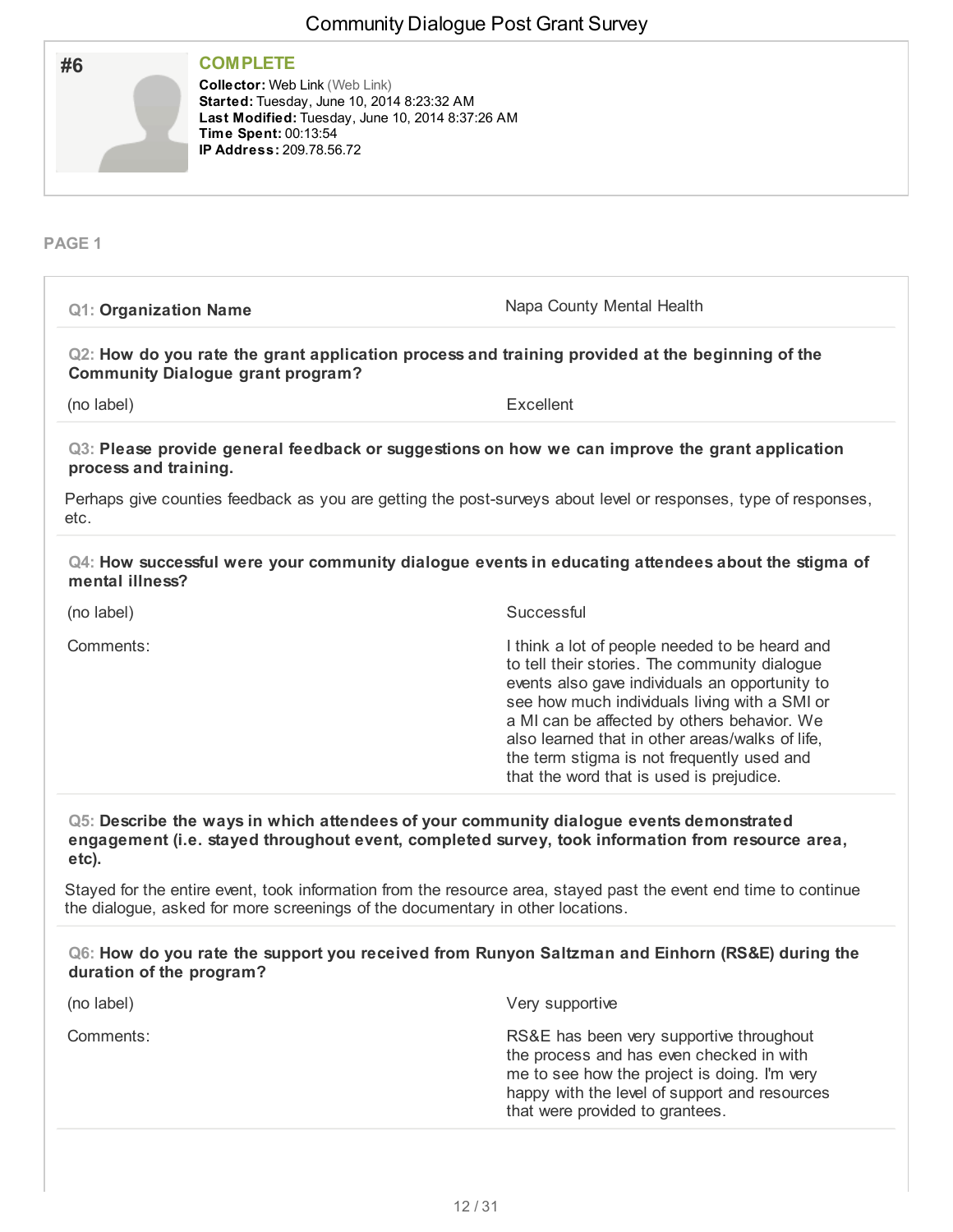#### **Q7: How do you rate the support you received from your CalMHSA contract specialist during the duration of the program?**

(no label) Supportive

Comments: Even though there was a transition druing the grnt process I didn't feel any change as the support continued at the same level.

#### **Q8: Please provide suggestions / improvements related to the support you received during the program.**

Providing materials in Spanish as well (logos, promo materials, etc.)...I know it's a lot of work, but perhaps also allowing Counties to support in the customization/translation of the logos might help somewhat.

#### **Q9: How do you rate the effectiveness of the documentary and video vignettes?**

| (no label) | <b>Effective</b>                                                                                                                                                                                                                 |
|------------|----------------------------------------------------------------------------------------------------------------------------------------------------------------------------------------------------------------------------------|
| Comments:  | It would have been more effective if the whole<br>video had Spanish subtitles and/or if the<br>Spanish Vignettes had English subtitles as it<br>was hard to be inclusive when materials were<br>not available in both languages. |

## **Q10: How do you rate the effectiveness of the printed materials provided (i.e. posters and graphics)?**

| (no label) | Average                                                                                                                                                                                                                                                                                                                                       |
|------------|-----------------------------------------------------------------------------------------------------------------------------------------------------------------------------------------------------------------------------------------------------------------------------------------------------------------------------------------------|
| Comments:  | Please see comments above. Although the<br>printed materials were very nice and<br>professional, it would have been nice to have<br>them available in Spanish from the beginning.<br>When I asked about customizing the logo,<br>however, I was quickly supported and RS&E<br>provided me with the customized graphics in<br>a timely manner. |
|            |                                                                                                                                                                                                                                                                                                                                               |

#### **Q11: Please share any suggestions for improvement related to the support materials described above.**

It's hard to think of everything in advance, but I truly appreciated that RS&E were willing to support Napa County with our needs as things came up.

#### **Q12: Considering the importance of program reporting and evaluation to the sustainability of Stigma and Discrimination Reduction efforts, how can we better support you in the future to meet those requirements?**

Providing us with a logic model, copies of sample surveys, pre/post tests such as the one you created for the community dialogue events.

#### **Q13: Please provide any other general feedback or suggestions on how we can improve the program going forward.**

Thank you for this opportunity. I hope there are more opportunities like this in the future as this experience has been such a great learning opportunity for Napa County MH, our community partners and the community at large.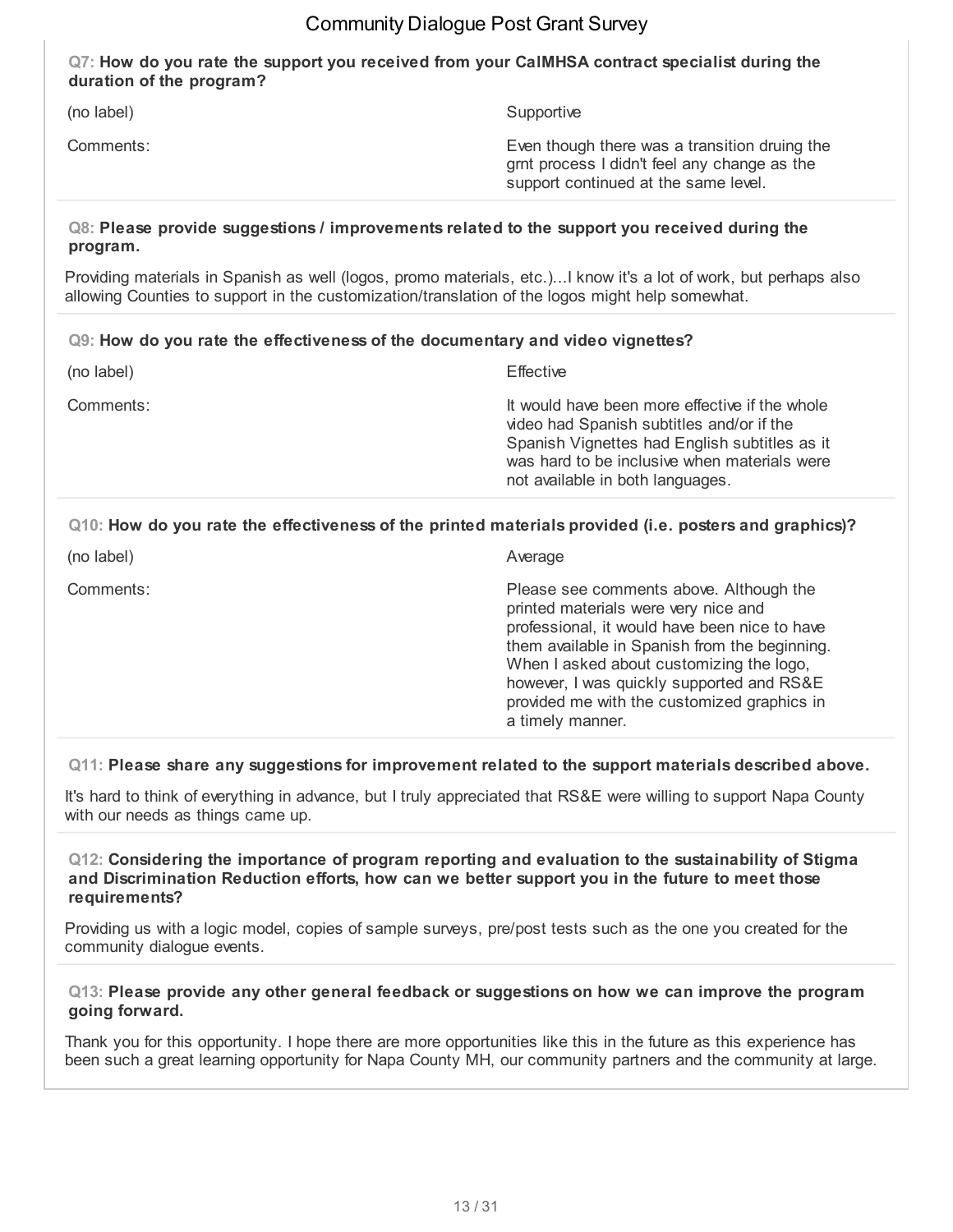| #7 | <b>COMPLETE</b><br><b>Collector: Web Link (Web Link)</b><br>Started: Wednesday, June 11, 2014 8:17:01 AM<br>Last Modified: Wednesday, June 11, 2014 9:46:15 AM<br>Time Spent: 01:29:14<br><b>IP Address: 184.8.22.179</b> |
|----|---------------------------------------------------------------------------------------------------------------------------------------------------------------------------------------------------------------------------|
|    |                                                                                                                                                                                                                           |

## **PAGE 1**

| <b>Q1: Organization Name</b>                                                                                                                        | Lassen Aurora Network                                                                                                                                                                                                                                                                                                                                                                                                                                                                                                                                                                                                                                                                                                                                                                                                                                                                                                                     |
|-----------------------------------------------------------------------------------------------------------------------------------------------------|-------------------------------------------------------------------------------------------------------------------------------------------------------------------------------------------------------------------------------------------------------------------------------------------------------------------------------------------------------------------------------------------------------------------------------------------------------------------------------------------------------------------------------------------------------------------------------------------------------------------------------------------------------------------------------------------------------------------------------------------------------------------------------------------------------------------------------------------------------------------------------------------------------------------------------------------|
| Q2: How do you rate the grant application process and training provided at the beginning of the<br><b>Community Dialogue grant program?</b>         |                                                                                                                                                                                                                                                                                                                                                                                                                                                                                                                                                                                                                                                                                                                                                                                                                                                                                                                                           |
| (no label)                                                                                                                                          | Good                                                                                                                                                                                                                                                                                                                                                                                                                                                                                                                                                                                                                                                                                                                                                                                                                                                                                                                                      |
| Q3: Please provide general feedback or suggestions on how we can improve the grant application<br>process and training.                             |                                                                                                                                                                                                                                                                                                                                                                                                                                                                                                                                                                                                                                                                                                                                                                                                                                                                                                                                           |
| The process was good- but it seemed that much came out all at once and was a bit overwhelming. Some<br>vignettes did not roll out at the beginning. |                                                                                                                                                                                                                                                                                                                                                                                                                                                                                                                                                                                                                                                                                                                                                                                                                                                                                                                                           |
| Q4: How successful were your community dialogue events in educating attendees about the stigma of<br>mental illness?                                |                                                                                                                                                                                                                                                                                                                                                                                                                                                                                                                                                                                                                                                                                                                                                                                                                                                                                                                                           |
| (no label)                                                                                                                                          | Successful                                                                                                                                                                                                                                                                                                                                                                                                                                                                                                                                                                                                                                                                                                                                                                                                                                                                                                                                |
| Comments:                                                                                                                                           | Each event was unique in its own way. Being<br>in the media throughout the year in delivering<br>the information was helpful. It was<br>challenging getting people to open up. The<br>Lassen College group seemed most<br>responsive, with greater diversity and<br>students in attendance. This educational<br>format was comfortable to them. The<br>documentary, stigma handouts, and local<br>resource materials were valuable take home<br>materials for attendees. We had a wide range<br>of advocates speaking out- NAMI<br>Representative, NAMI Family Member, Cal<br>MHSA Representative, Lassen Aurora<br>Network and Sun Rays of Hope Speakers<br>Speaking out. Like anything, the more<br>individuals engaged in the process, the more<br>they got out of it. On behalf of Lassen Aurora<br>Network and Sun Rays of Hope (Modoc) I<br>express gratitude in being able to bring such<br>quality venues to our frontier region. |
|                                                                                                                                                     |                                                                                                                                                                                                                                                                                                                                                                                                                                                                                                                                                                                                                                                                                                                                                                                                                                                                                                                                           |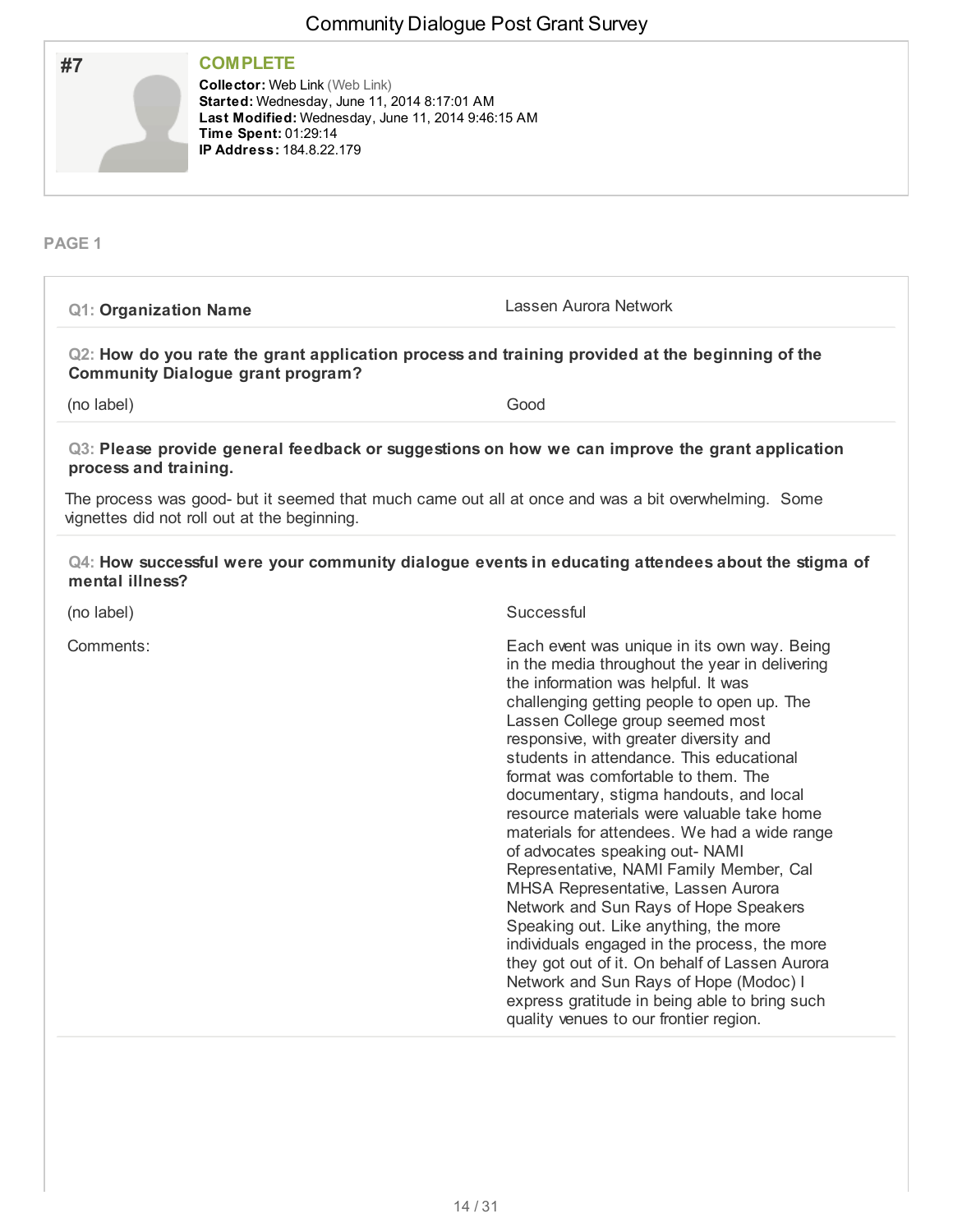**Q5: Describe the ways in which attendees of your community dialogue events demonstrated engagement (i.e. stayed throughout event, completed survey, took information from resource area, etc).**

The above mentioned ways- stay throughout the event, complete surveys, and take information from the resource area in addition to engaging in dialogue were all ways individuals showed their interest in the anti stigma message. The emergence of our Speakers Bureaus- both in Lassen and Modoc have proven to be very exciting and helpful in leveraging and promoting this venue. We are invested in advocacy through the launch of this formal campaign, and will continue to reach out to our communities.

#### **Q6: How do you rate the support you received from Runyon Saltzman and Einhorn (RS&E) during the duration of the program?**

(no label) Very supportive

Comments: RS&E have provided contracts and stipends in a timely fashion, having funds in place to deliver the program. The last quarter is challenging with that in mind. On behalf of Lassen Aurora Network and Sun Rays of Hope, we are grateful for this funding opportunity.

#### **Q7: How do you rate the support you received from your CalMHSA contract specialist during the duration of the program?**

(no label) Very supportive

Comments: Representatives have been extremely helpful, respectful and prompt in answering questions. Thank You!

#### **Q8: Please provide suggestions / improvements related to the support you received during the program.**

The above mentioned support has been excellent. They did their jobs efficiently and well.

#### **Q9: How do you rate the effectiveness of the documentary and video vignettes?**

| (no label) | Effective |
|------------|-----------|
|            |           |

Comments: A New State of Mind: Ending The Stigma of Mental Illness was effective and done well with much diversity. My only comment would be that it is too long. Thirty minutes would have been more manageable. It was most excitingly viewed on two occasions- 1- The Lassen Community College SDR event when we featured Paul Gilmartin, and at the Modoc event at the The Niles Theatre- a nostalgic old movie theatre, and we got to view the documentary on the Big Screen.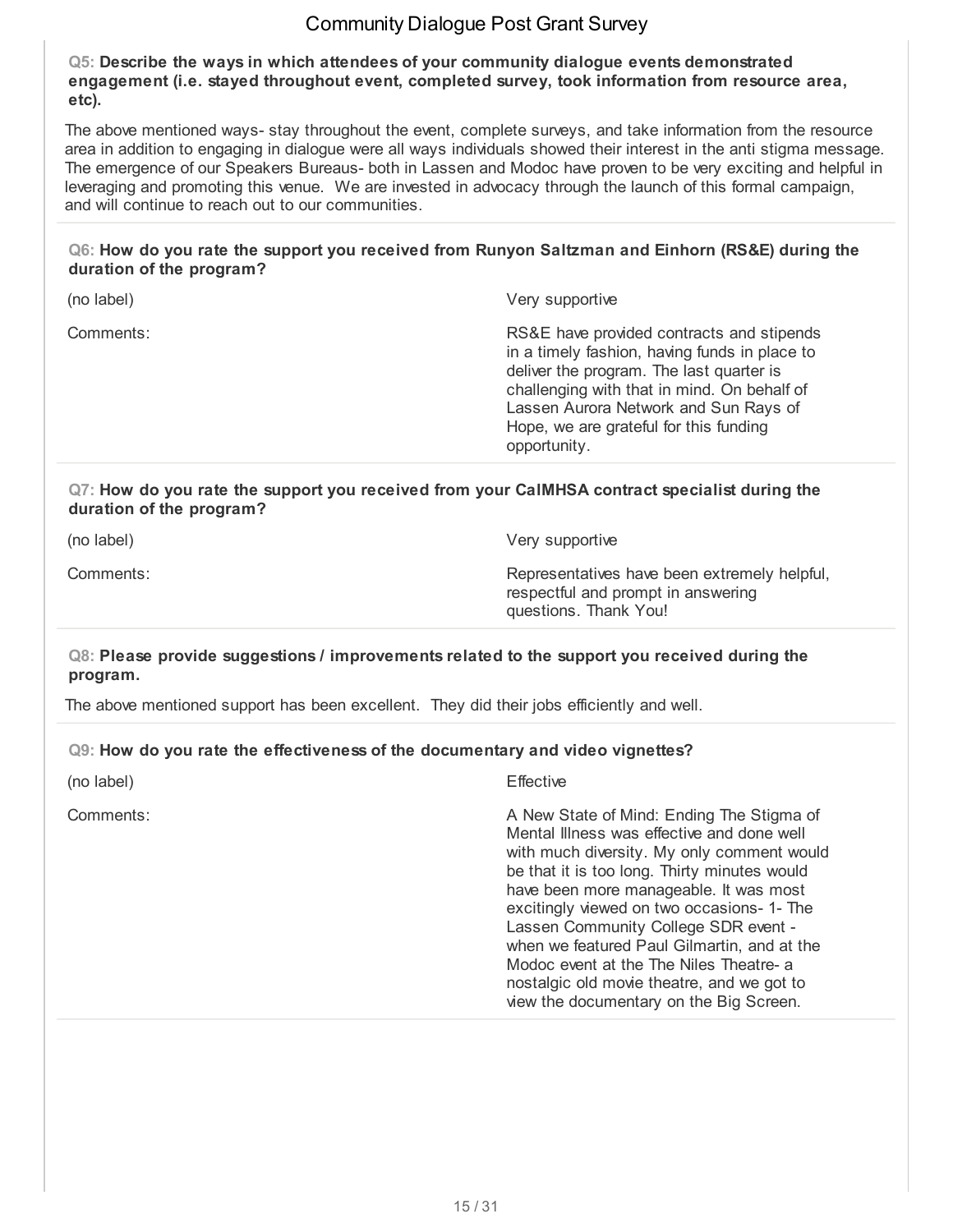**Q10: How do you rate the effectiveness of the printed materials provided (i.e. posters and graphics)?**

(no label) Very effective

Comments: We had multiple posters- inside and out. they were extremely effective in setting the stage for the conversation. Of course we still have them and will be able to continue using them. It was extremely helpful having the camera ready artwork for ordering them.

#### **Q11: Please share any suggestions for improvement related to the support materials described above.**

... Maybe some generic flyers with the funder credit/ acknowledgement on them- and set up for us to ad our specific information would be helpful.

#### **Q12: Considering the importance of program reporting and evaluation to the sustainability of Stigma and Discrimination Reduction efforts, how can we better support you in the future to meet those requirements?**

Continue top provide best practices information and updates of facts reported that will be helpful in our continuing efforts for SDR in sustaining the momentum we have achieved in this period. One of the handouts we have expanded on during this accelerated outreach period is our monthly newsletter. It provides us opportunity to continually speak to ongoing events and activities. We have had to increase the printing numbers to accommodate this. We have made contacts with clubs, businesses and organizations through 33 presentations; 129 times speakers shared their stories, and a total of 554 plus participants.

#### **Q13: Please provide any other general feedback or suggestions on how we can improve the program going forward.**

Continue to provide incentives for leveraging funds, encourage projects of collaboration with neighboring counties. Our experience collaborating with Modoc had been exciting! I enjoy working with them- and we are all so isolated out here in the frontier. We have more project collaborations in the works.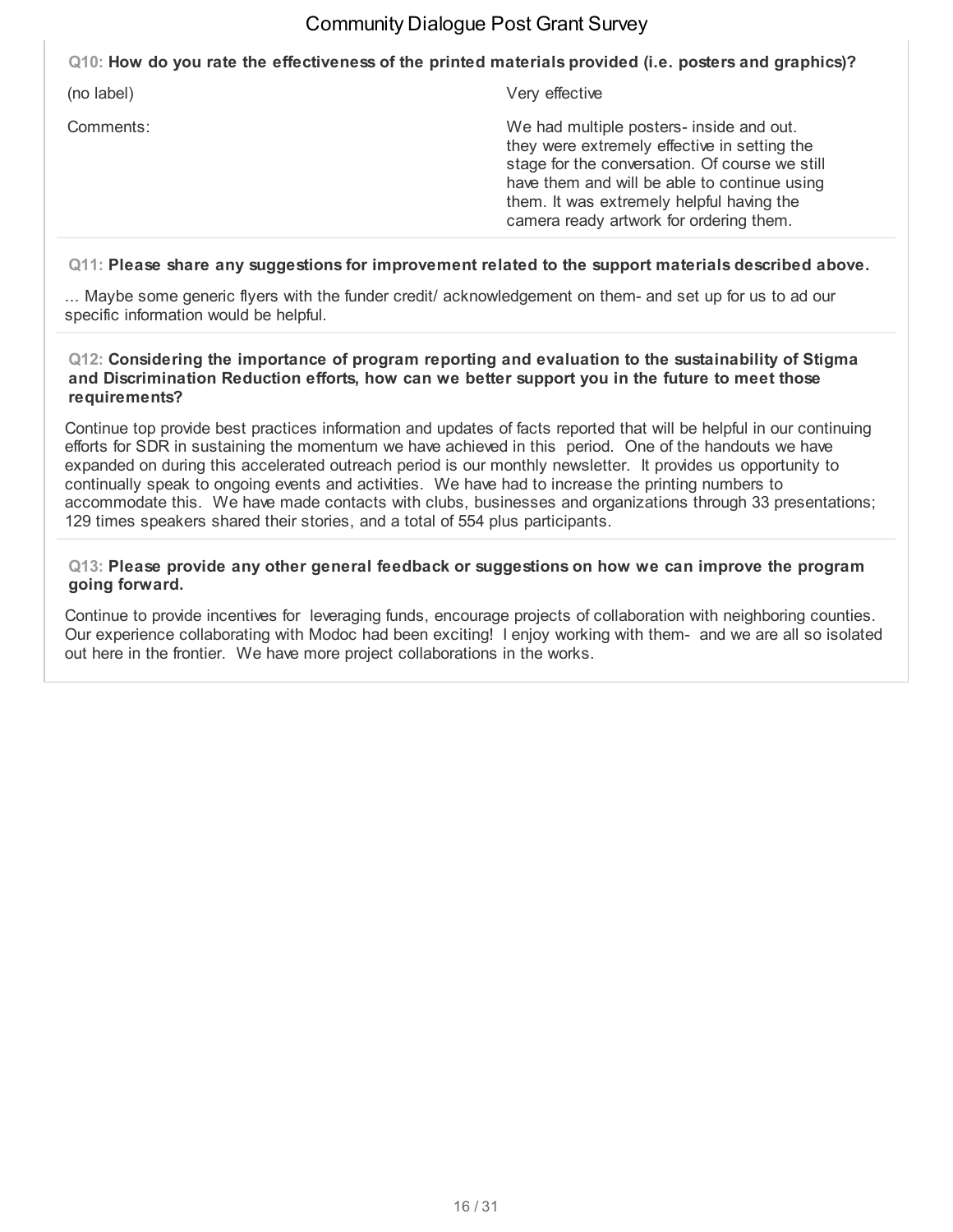|                                                                                                                                                                           | Community Dialogue Fost Grant Survey                                                                                                                                                                         |
|---------------------------------------------------------------------------------------------------------------------------------------------------------------------------|--------------------------------------------------------------------------------------------------------------------------------------------------------------------------------------------------------------|
| <b>COMPLETE</b><br>#8<br><b>Collector: Web Link (Web Link)</b><br>Started: Wednesday, June 11, 2014 2:46:01 PM<br>Time Spent: 00:14:48<br><b>IP Address: 24.49.193.31</b> | Last Modified: Wednesday, June 11, 2014 3:00:49 PM                                                                                                                                                           |
| <b>PAGE 1</b>                                                                                                                                                             |                                                                                                                                                                                                              |
| <b>Q1: Organization Name</b>                                                                                                                                              | Siskiyou Community Services Council                                                                                                                                                                          |
| <b>Community Dialogue grant program?</b>                                                                                                                                  | Q2: How do you rate the grant application process and training provided at the beginning of the                                                                                                              |
| (no label)                                                                                                                                                                | Good                                                                                                                                                                                                         |
| process and training.                                                                                                                                                     | Q3: Please provide general feedback or suggestions on how we can improve the grant application                                                                                                               |
|                                                                                                                                                                           | I would have asked for the potential grantee to provide specific proposed outcomes in the grant application.                                                                                                 |
| mental illness?                                                                                                                                                           | Q4: How successful were your community dialogue events in educating attendees about the stigma of                                                                                                            |
| (no label)                                                                                                                                                                | Successful                                                                                                                                                                                                   |
| Comments:                                                                                                                                                                 | This will be a long term effortbut it definitely<br>began the discussion                                                                                                                                     |
| etc).                                                                                                                                                                     | Q5: Describe the ways in which attendees of your community dialogue events demonstrated<br>engagement (i.e. stayed throughout event, completed survey, took information from resource area,                  |
|                                                                                                                                                                           | At each of the eleven events, it was reported that participants engaged in lively discussion, stayed throughout, and<br>provided specific ideas about how to further address the issue in their communities. |
| duration of the program?                                                                                                                                                  | Q6: How do you rate the support you received from Runyon Saltzman and Einhorn (RS&E) during the                                                                                                              |
| (no label)                                                                                                                                                                | Supportive                                                                                                                                                                                                   |
| duration of the program?                                                                                                                                                  | Q7: How do you rate the support you received from your CaIMHSA contract specialist during the                                                                                                                |
| (no label)                                                                                                                                                                | Supportive                                                                                                                                                                                                   |
| Comments:                                                                                                                                                                 | Elizabeth Corbitt was great.                                                                                                                                                                                 |
| program.                                                                                                                                                                  | Q8: Please provide suggestions / improvements related to the support you received during the                                                                                                                 |
| documents/notifications to the correct individual                                                                                                                         | Would have been helpful to know when there were staff changes so that we submitted the reporting                                                                                                             |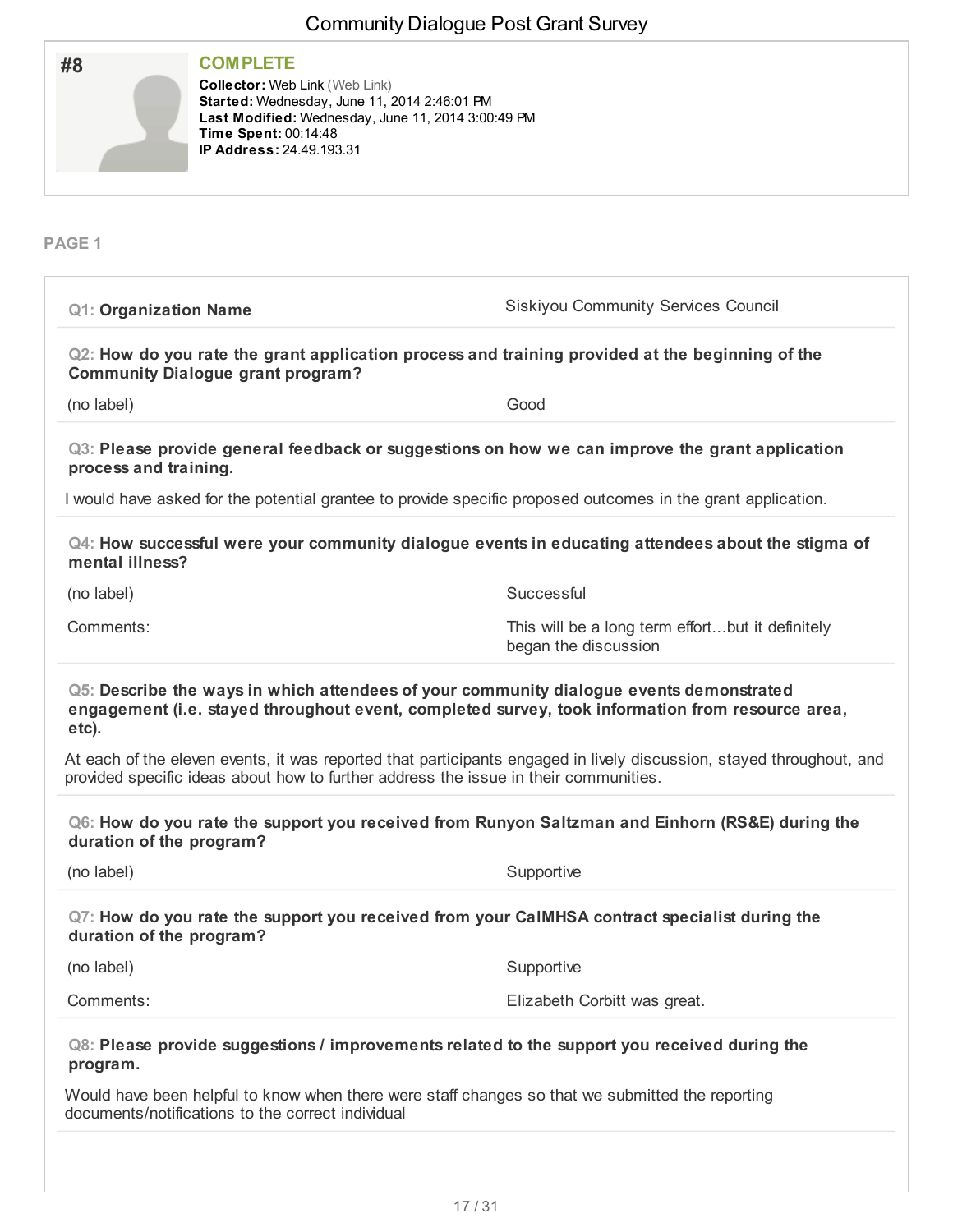**Q9: How do you rate the effectiveness of the documentary and video vignettes?**

(no label) Very effective

**Q10: How do you rate the effectiveness of the printed materials provided (i.e. posters and graphics)?**

(no label) and a set of the set of the set of the set of the set of the set of the set of the set of the set of the set of the set of the set of the set of the set of the set of the set of the set of the set of the set of

**Q11: Please share any suggestions for improvement related to the support materials described above.**

It would have been great to have pre printed posters, etc.

**Q12: Considering the importance of program reporting and evaluation to the sustainability of Stigma and Discrimination Reduction efforts, how can we better support you in the future to meet those requirements?**

The reporting process was good

**Q13: Please provide any other general feedback or suggestions on how we can improve the program going forward.**

more materials...otherwise good! Thank you for the opportunity to bring this important issue to frontier Siskiyou County!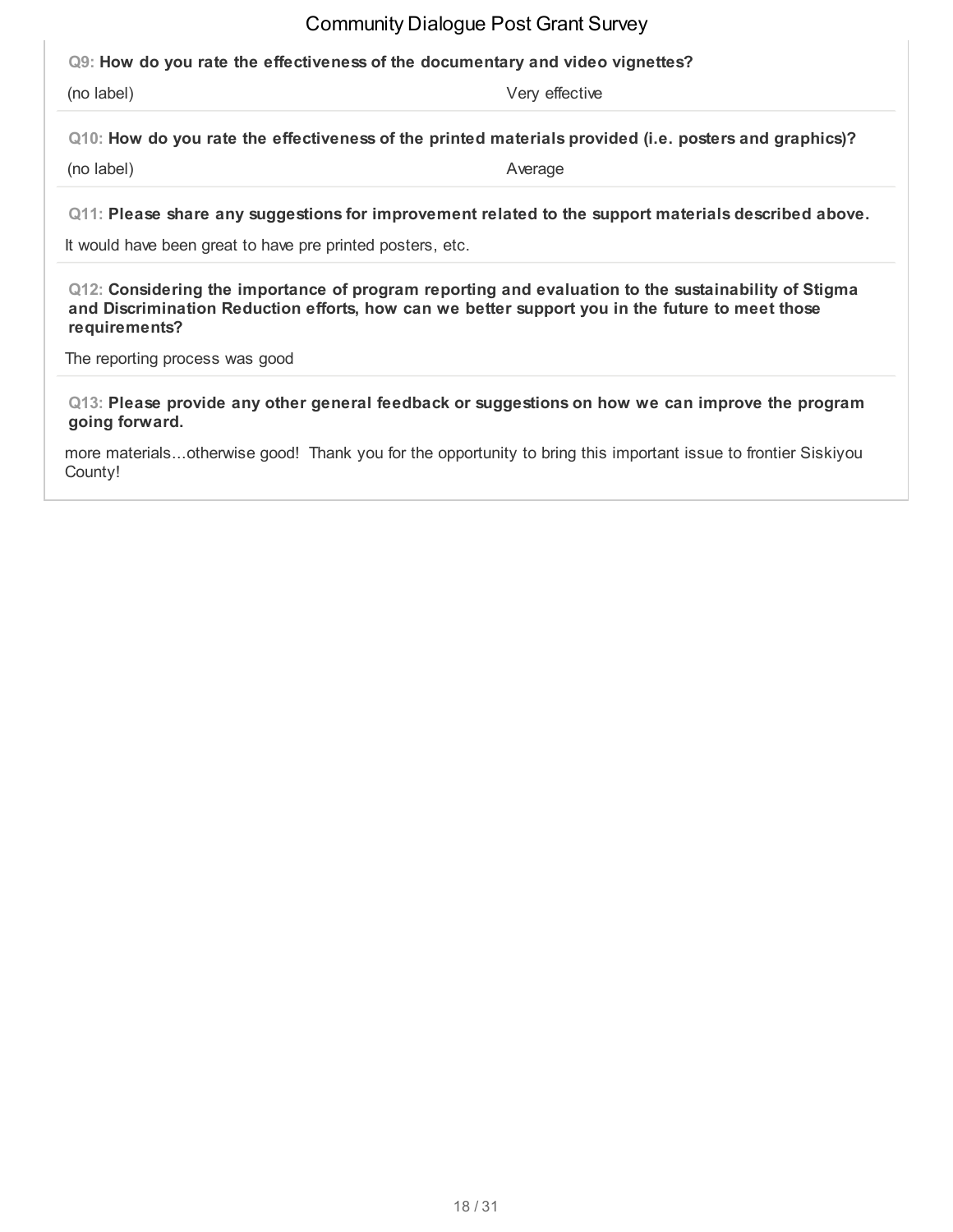| #9 | <b>COMPLETE</b>                                                                                                                                                                                       |
|----|-------------------------------------------------------------------------------------------------------------------------------------------------------------------------------------------------------|
|    | <b>Collector: Web Link (Web Link)</b><br>Started: Thursday, June 12, 2014 9:12:05 AM<br>Last Modified: Thursday, June 12, 2014 11:35:16 AM<br>Time Spent: 02:23:11<br><b>IP Address: 73.185.0.242</b> |
|    |                                                                                                                                                                                                       |

#### **PAGE 1**

| <b>Q1: Organization Name</b>             | Youth Empowerment Support Program                                                                                                                                                                                                                                                                                                                                                                                                                                                                                                                                    |
|------------------------------------------|----------------------------------------------------------------------------------------------------------------------------------------------------------------------------------------------------------------------------------------------------------------------------------------------------------------------------------------------------------------------------------------------------------------------------------------------------------------------------------------------------------------------------------------------------------------------|
| <b>Community Dialogue grant program?</b> | Q2: How do you rate the grant application process and training provided at the beginning of the                                                                                                                                                                                                                                                                                                                                                                                                                                                                      |
| (no label)                               | Good                                                                                                                                                                                                                                                                                                                                                                                                                                                                                                                                                                 |
| process and training.                    | Q3: Please provide general feedback or suggestions on how we can improve the grant application                                                                                                                                                                                                                                                                                                                                                                                                                                                                       |
| award of grant.                          | The grant application process went smoothly. The training was helpful, but could have been provided closer to                                                                                                                                                                                                                                                                                                                                                                                                                                                        |
| mental illness?                          | Q4: How successful were your community dialogue events in educating attendees about the stigma of                                                                                                                                                                                                                                                                                                                                                                                                                                                                    |
| (no label)                               | Very successful                                                                                                                                                                                                                                                                                                                                                                                                                                                                                                                                                      |
| Comments:                                | An average of evaluations from all four events<br>noted, 97% agreed that, "I feel this event was<br>beneficial to my community" and 89% agreed<br>that, "After attending today's event I have a<br>New State of Mind about mental wellness."<br>This reflects attendees gaining understanding<br>about and acknowledging stigma surrounding<br>mental health challenges in their<br>communities. Participants also wrote<br>comments such as, "Thank you for helping<br>me realize I am not alone"; "This event really<br>opened my eyes to what people go through"; |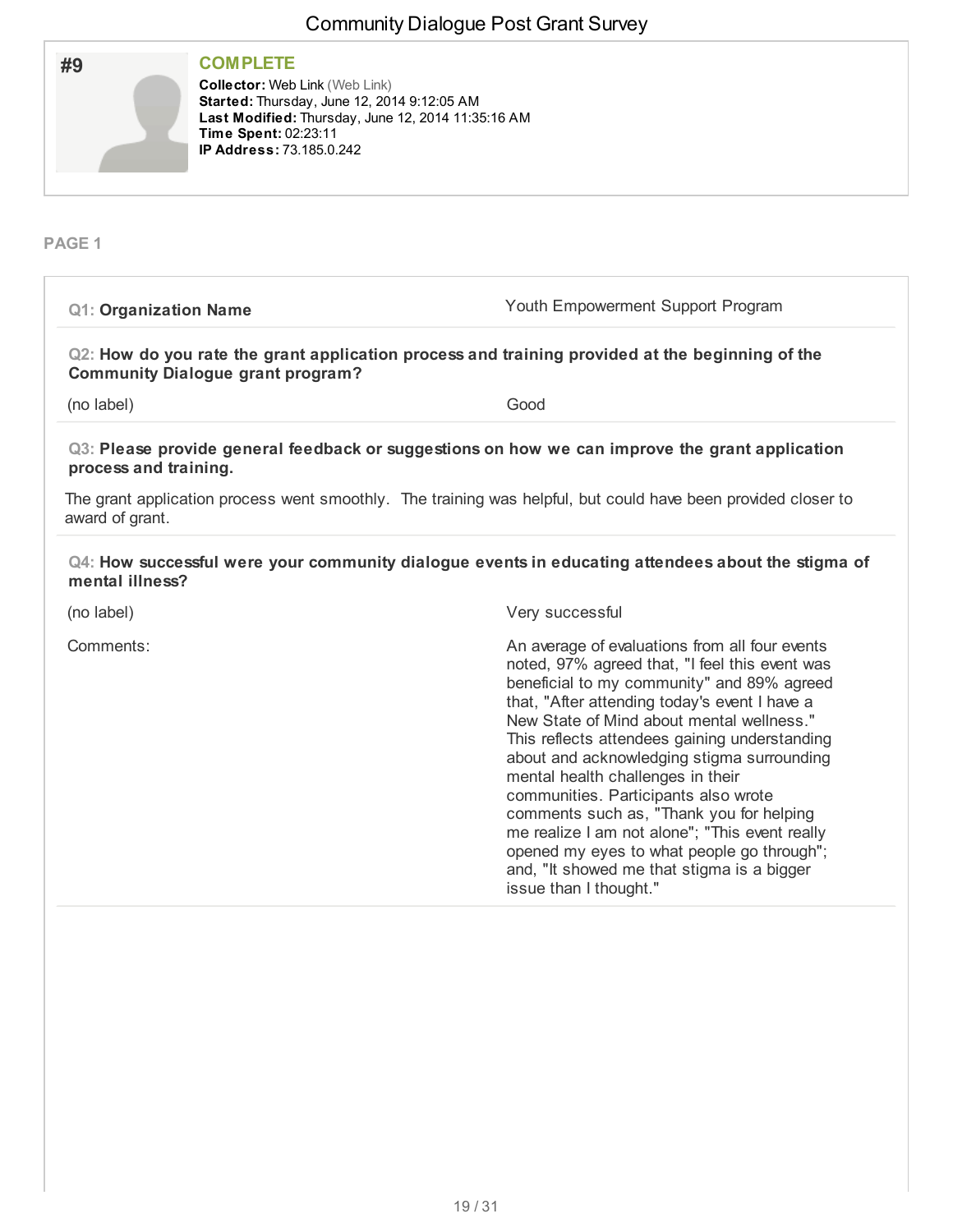**Q5: Describe the ways in which attendees of your community dialogue events demonstrated engagement (i.e. stayed throughout event, completed survey, took information from resource area, etc).**

We had a total of 398 attendees: Foresthill (74), Auburn (135), Colfax (82) and Lincoln (107). Attendees actively participated in the resource scenario groups by discussing the strengths and needs of individuals living with mental health challenges, what effects stigma and discrimination might have on the person, and what community and personal resources could be used to benefit their mental wellness. We also had full audience participation and spontaneous applause after prompted questions, performances, and speakers. Additionally, Make a Difference Cards were completed at the end of the events by noting: "I am committed to making a difference by...." Some highlights of attendees statements include: "I will share my own story, be an example of hope, and break down myths"; "Opening my heart to anyone who needs it & opening my mouth when others judge and bully.....Because each mind matters"; "I will check in on my neighbor renting next door. I know people with mental illness are much more likely to be a victim of violence than to ever be violent."; and, "Standing with and supporting my girlfriend as she battles her depression so the world doesn't lose another kind, gentle, young soul."

#### **Q6: How do you rate the support you received from Runyon Saltzman and Einhorn (RS&E) during the duration of the program?**

Very supportive

Comments: RS&E representatives were immediately responsive to our questions and needs. They provided positive feedback on our events and reports. We appreciated their attendance at our events.

### **Q7: How do you rate the support you received from your CalMHSA contract specialist during the duration of the program?**

(no label) Supportive Contract Contract Contract Contract Contract Contract Contract Contract Contract Contract Contract Contract Contract Contract Contract Contract Contract Contract Contract Contract Contract Contract Co

Comments: We appreciated the communication.

#### **Q8: Please provide suggestions / improvements related to the support you received during the program.**

No improvements necessary

#### **Q9: How do you rate the effectiveness of the documentary and video vignettes?**

| (no label) | Effective                                                                                                                                                                                                                                                              |
|------------|------------------------------------------------------------------------------------------------------------------------------------------------------------------------------------------------------------------------------------------------------------------------|
| Comments:  | It was helpful to show different sections of the<br>documentary to our various communities. If<br>we had a DVD with the segments we wanted<br>in a ready to go order instead of having to<br>jump through during programming our<br>viewings could have gone smoother. |
|            |                                                                                                                                                                                                                                                                        |

| $Q(10)$ : How do you rate the effectiveness of the printed materials provided (i.e. posters and graphics)? |           |
|------------------------------------------------------------------------------------------------------------|-----------|
| (no label)                                                                                                 | Effective |

Comments: Comments: It was very helpful to use existing materials and modify as needed to fit the needs of our communities.

# **Q11: Please share any suggestions for improvement related to the support materials described above.**

It would have been helpful to have translated versions available earlier.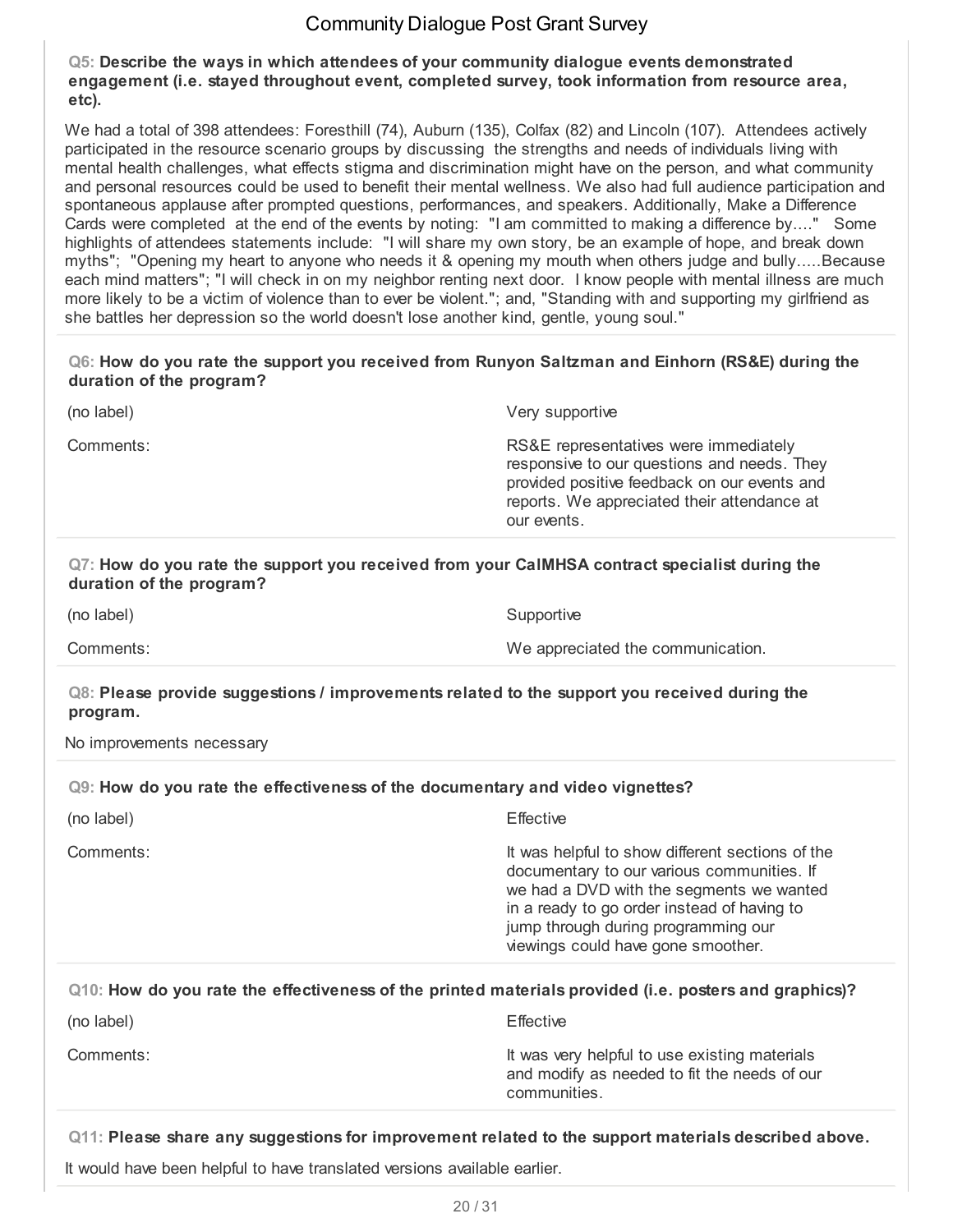**Q12: Considering the importance of program reporting and evaluation to the sustainability of Stigma and Discrimination Reduction efforts, how can we better support you in the future to meet those requirements?**

We met the program reporting and evaluation requirements. The reminders were beneficial.

**Q13: Please provide any other general feedback or suggestions on how we can improve the program going forward.**

Nothing other than noted above.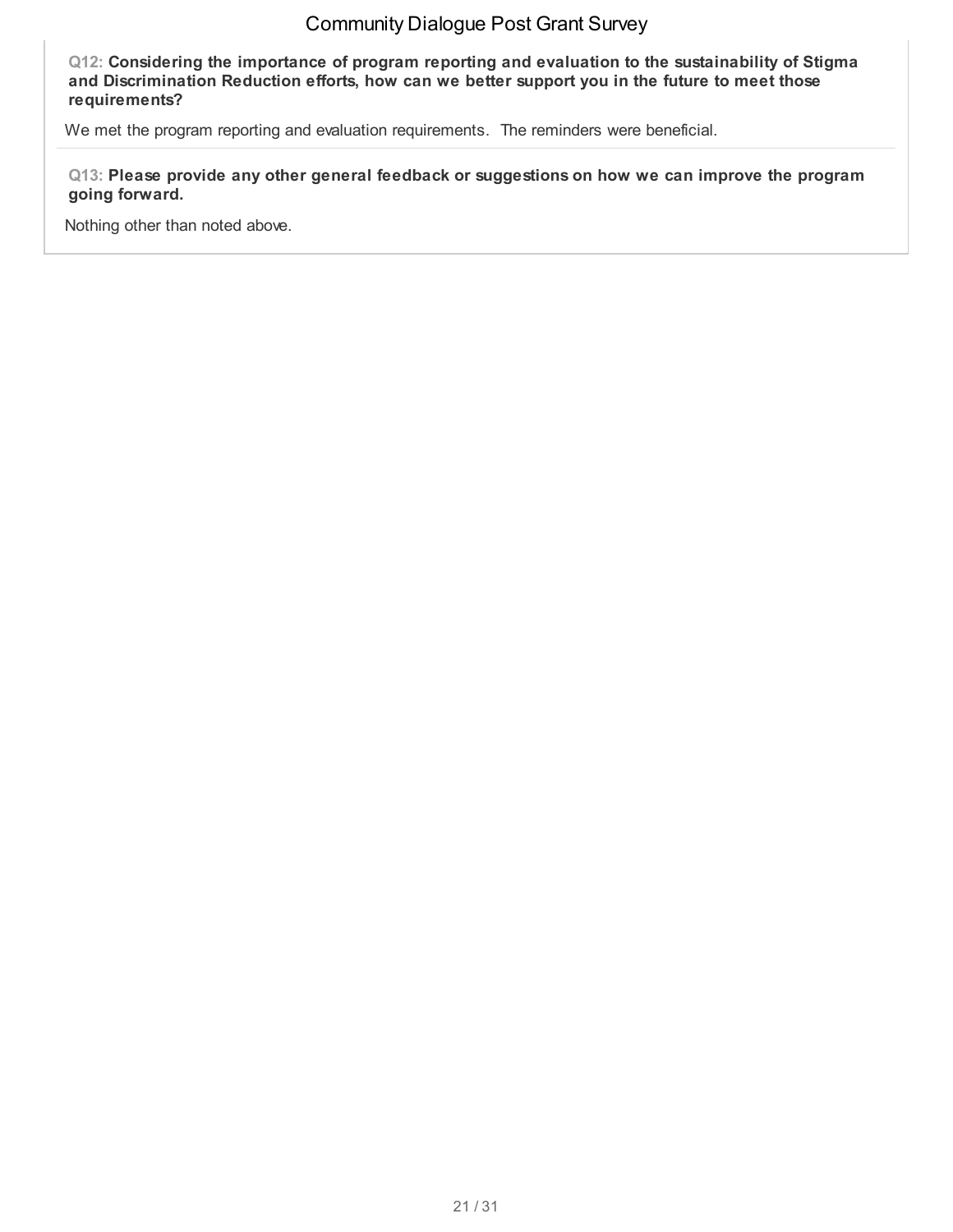| <b>COMPLETE</b><br>#10<br><b>Collector: Web Link (Web Link)</b><br>Started: Thursday, June 12, 2014 2:49:04 PM<br>Last Modified: Thursday, June 12, 2014 3:28:28 PM<br>Time Spent: 00:39:24<br>IP Address: 208.87.233.180 |                                                                                                                                                                                                                                                                             |
|---------------------------------------------------------------------------------------------------------------------------------------------------------------------------------------------------------------------------|-----------------------------------------------------------------------------------------------------------------------------------------------------------------------------------------------------------------------------------------------------------------------------|
| PAGE <sub>1</sub>                                                                                                                                                                                                         |                                                                                                                                                                                                                                                                             |
| <b>Q1: Organization Name</b>                                                                                                                                                                                              | Humboldt County Department of Health and Human<br><b>Services</b>                                                                                                                                                                                                           |
| <b>Community Dialogue grant program?</b>                                                                                                                                                                                  | Q2: How do you rate the grant application process and training provided at the beginning of the                                                                                                                                                                             |
| (no label)                                                                                                                                                                                                                | Excellent                                                                                                                                                                                                                                                                   |
| process and training.                                                                                                                                                                                                     | Q3: Please provide general feedback or suggestions on how we can improve the grant application                                                                                                                                                                              |
| The process was smooth and helpful                                                                                                                                                                                        |                                                                                                                                                                                                                                                                             |
| mental illness?                                                                                                                                                                                                           | Q4: How successful were your community dialogue events in educating attendees about the stigma of                                                                                                                                                                           |
| (no label)                                                                                                                                                                                                                | Very successful                                                                                                                                                                                                                                                             |
| Comments:                                                                                                                                                                                                                 | We far exceded the number of Community<br>Dialogue Events from our scope of work. We<br>were able to expand from our original scope<br>of reaching remote areas of Humboldt to also<br>include reaching special populations, such<br>as older adults, LGBTQ, Students, etc. |
| Q5: Describe the ways in which attendees of your community dialogue events demonstrated<br>etc).                                                                                                                          | engagement (i.e. stayed throughout event, completed survey, took information from resource area,                                                                                                                                                                            |
| experiences with stigma.                                                                                                                                                                                                  | At each event, attendees stayed afterwords to engage one on one with local speakers about thier personal                                                                                                                                                                    |
| duration of the program?                                                                                                                                                                                                  | Q6: How do you rate the support you received from Runyon Saltzman and Einhorn (RS&E) during the                                                                                                                                                                             |
| (no label)                                                                                                                                                                                                                | Very supportive                                                                                                                                                                                                                                                             |
| Comments:                                                                                                                                                                                                                 | We appreciate that RS&E staff have been<br>very quick to respond to questions and<br>flexible to adjustments.                                                                                                                                                               |
| duration of the program?                                                                                                                                                                                                  | Q7: How do you rate the support you received from your CaIMHSA contract specialist during the                                                                                                                                                                               |
| (no label)                                                                                                                                                                                                                | Supportive                                                                                                                                                                                                                                                                  |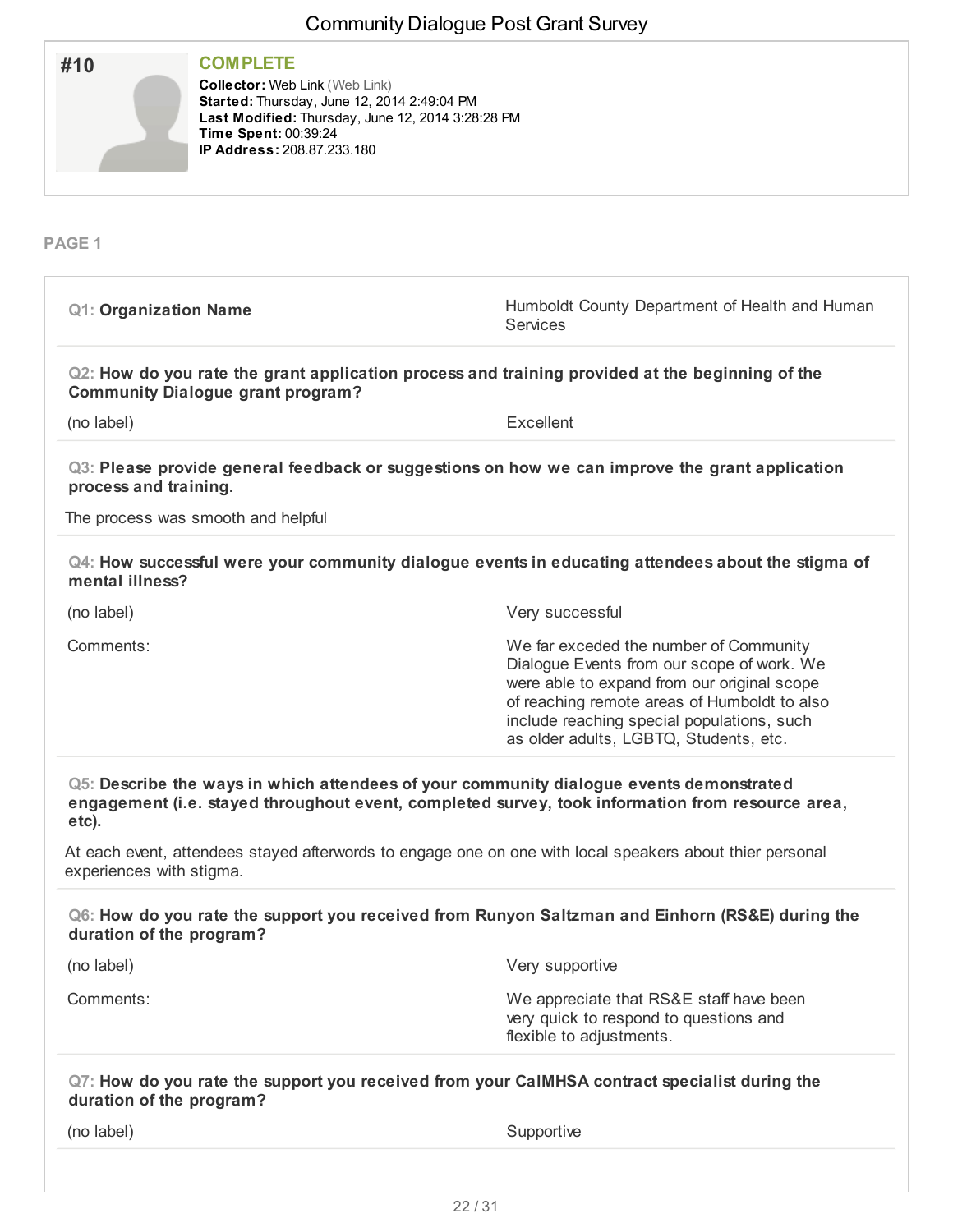#### **Q8: Please provide suggestions / improvements related to the support you received during the program.**

the support was great. no suggestions.

| Q9: How do you rate the effectiveness of the documentary and video vignettes? |                                                                                                                                                                                                                                |
|-------------------------------------------------------------------------------|--------------------------------------------------------------------------------------------------------------------------------------------------------------------------------------------------------------------------------|
| (no label)                                                                    | Very effective                                                                                                                                                                                                                 |
| Comments:                                                                     | it was great to be able to split the film up to<br>fit the audience or switch vignettes around. it<br>would be more helpful if the chapters were<br>completely seperate from the menu.                                         |
|                                                                               | Q10: How do you rate the effectiveness of the printed materials provided (i.e. posters and graphics)?                                                                                                                          |
| (no label)                                                                    | Average                                                                                                                                                                                                                        |
| Comments:                                                                     | We were requested to use the provided<br>printed materials such as flyers, but the<br>items were not available in a format that we<br>were able to manipulate. This made it very it<br>very difficult to keep the items in the |

**Q11: Please share any suggestions for improvement related to the support materials described above.**

requested fonts and style formatting.

create printed materials in an easy to use program such as microsoft word or other user friendly program.

#### **Q12: Considering the importance of program reporting and evaluation to the sustainability of Stigma and Discrimination Reduction efforts, how can we better support you in the future to meet those requirements?**

Having to participate in the state surveys, made it difficult to document the same data that the reports were using. The questions were somewhat different. We had to create supplemental forms to capture all the data that was required for the evaluations.

It would be helpful to have one single online way to do reporting and data. Having to fill out the tabulation forms, then the online form, then the quarterly report was cumbersome.

**Q13: Please provide any other general feedback or suggestions on how we can improve the program going forward.**

See above.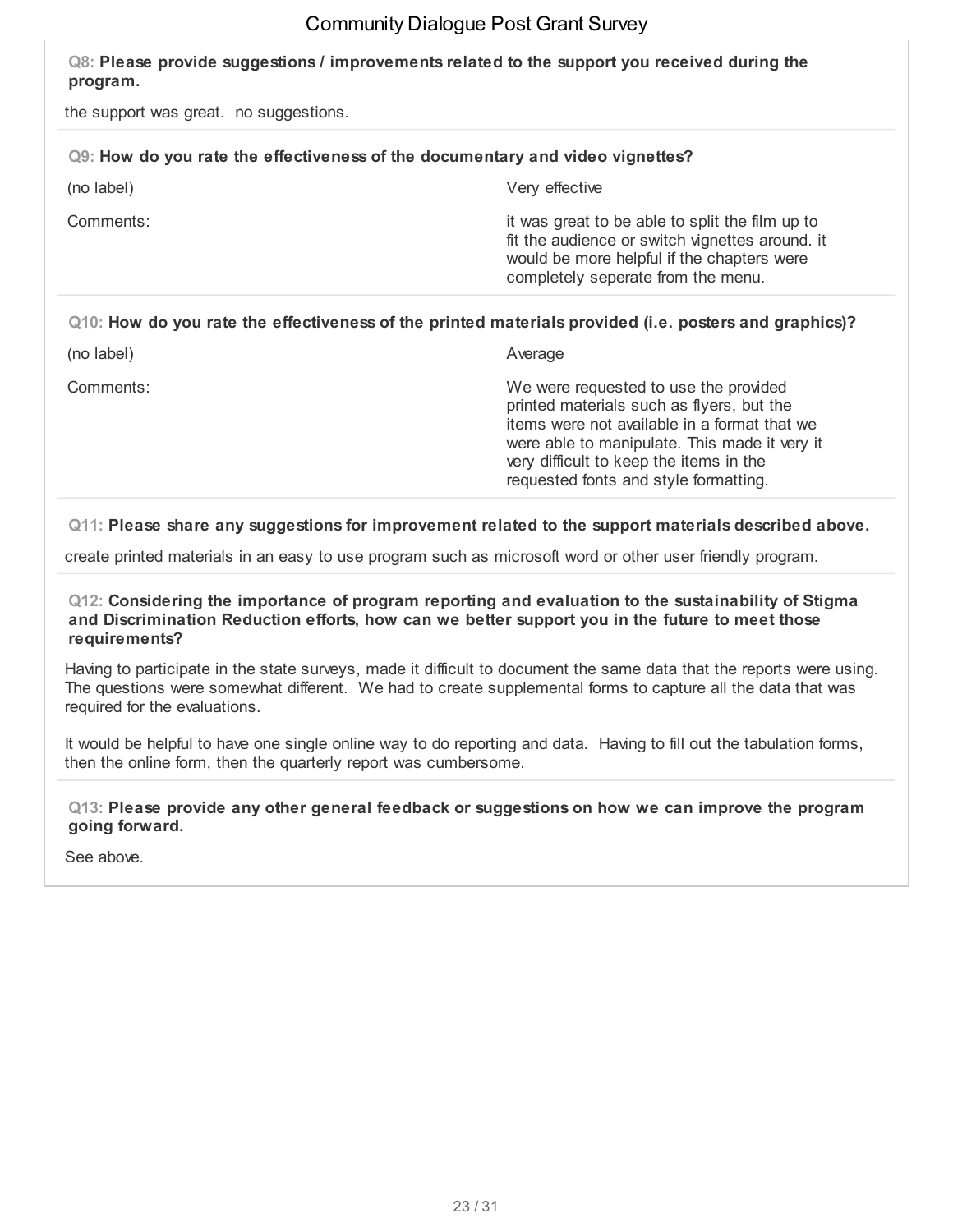|                                          | <b>OUTHING ITY DIAIOGACT OUT OTAL OUI VCY</b>                                                                                                                                                                                            |
|------------------------------------------|------------------------------------------------------------------------------------------------------------------------------------------------------------------------------------------------------------------------------------------|
| #11                                      | <b>COMPLETE</b><br><b>Collector: Web Link (Web Link)</b><br>Started: Saturday, June 14, 2014 7:06:57 PM<br>Last Modified: Saturday, June 14, 2014 7:33:48 PM<br>Time Spent: 00:26:51<br>IP Address: 50.131.175.120                       |
| PAGE <sub>1</sub>                        |                                                                                                                                                                                                                                          |
| <b>Q1: Organization Name</b>             | <b>NAMI Merced</b>                                                                                                                                                                                                                       |
| <b>Community Dialogue grant program?</b> | Q2: How do you rate the grant application process and training provided at the beginning of the                                                                                                                                          |
| (no label)                               | Good                                                                                                                                                                                                                                     |
| process and training.                    | Q3: Please provide general feedback or suggestions on how we can improve the grant application                                                                                                                                           |
| I think that the process was good.       |                                                                                                                                                                                                                                          |
| mental illness?                          | Q4: How successful were your community dialogue events in educating attendees about the stigma of                                                                                                                                        |
| (no label)                               | Successful                                                                                                                                                                                                                               |
| Comments:                                | As a rural outreach grant, the individuals who<br>attended were actively engaged with the<br>discussion. Two of the dialogues were held in<br>both English and Spanish in two rooms at<br>schools.                                       |
| etc).                                    | Q5: Describe the ways in which attendees of your community dialogue events demonstrated<br>engagement (i.e. stayed throughout event, completed survey, took information from resource area,                                              |
| concerns about mental illness.           | All of the attendees stayed throughout the event and many stayed to ask additional questions after the event.<br>Resource materials were taken. The Spanish speakers were very engaged in the conversation and shared their              |
| duration of the program?                 | Q6: How do you rate the support you received from Runyon Saltzman and Einhorn (RS&E) during the                                                                                                                                          |
| (no label)                               | Supportive                                                                                                                                                                                                                               |
| Comments:                                | I think that it was challenging to have staff<br>change during the course of the grant. Both<br>individuals were helpful, but after the first<br>relationship is established, the transition to<br>another person is hard on both sides. |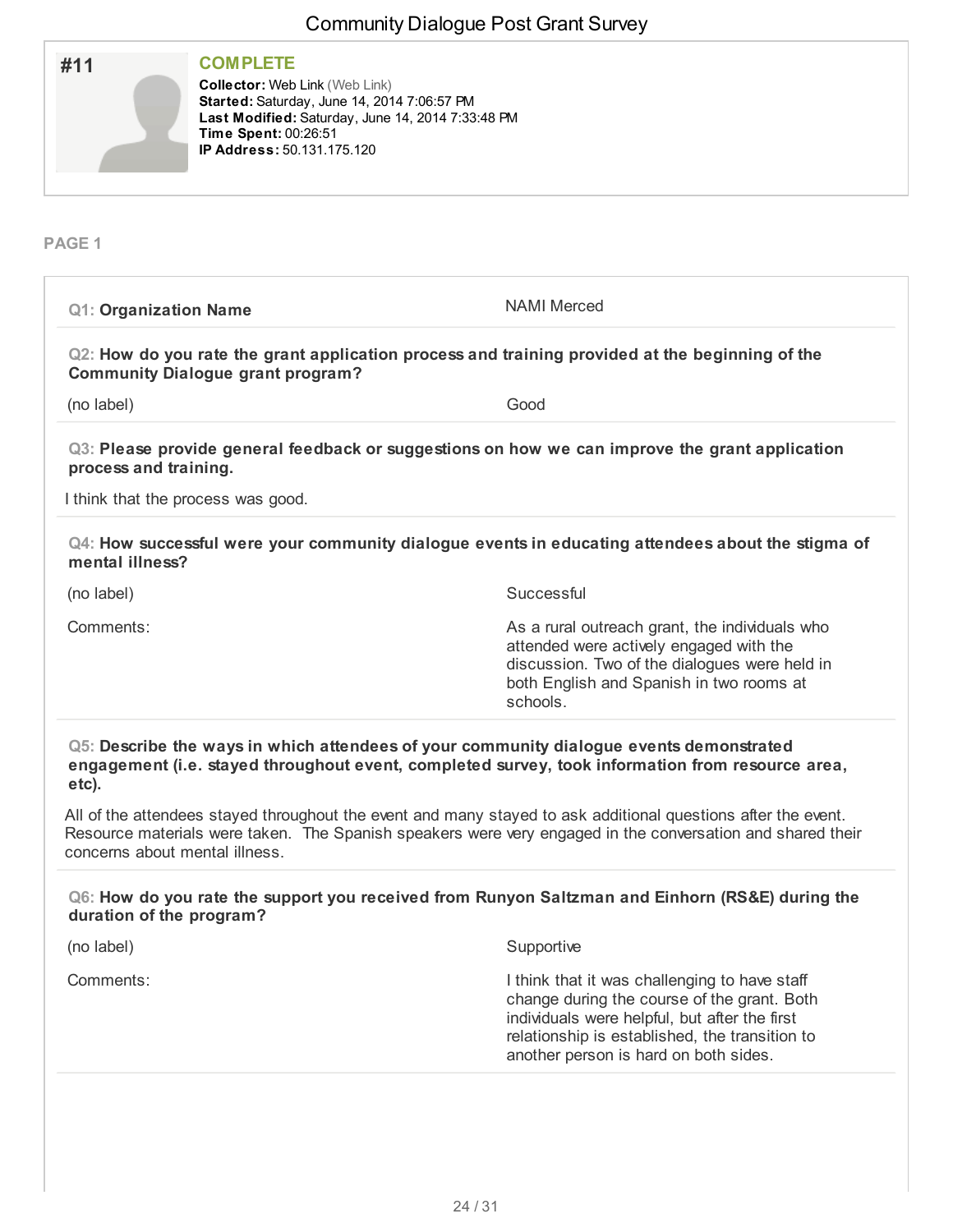#### **Q7: How do you rate the support you received from your CalMHSA contract specialist during the duration of the program?**

(no label) Very supportive

Comments: Janice Melton always responded quickly to telephone calls and emails. She was very helpful and provided encouragement and resources.

#### **Q8: Please provide suggestions / improvements related to the support you received during the program.**

I think that it was not clear initially about the role of this individual. Once a connection was made, she was very helpful. I hope that these specialists are retained in the future work.

#### **Q9: How do you rate the effectiveness of the documentary and video vignettes?**

| (no label) | Somewhat effective                                                                                                                                                                                                                                                                                                                                                                                                      |
|------------|-------------------------------------------------------------------------------------------------------------------------------------------------------------------------------------------------------------------------------------------------------------------------------------------------------------------------------------------------------------------------------------------------------------------------|
| Comments:  | The documentary used at the Community<br>Dialogues held in the rural communities did<br>not start with a connection to our audience<br>demographics. The Spanish vignettes worked<br>well for the Community Dialogues held in<br>Spanish. We had a few Hmong residents<br>attend with interpretation provided. They<br>connected to the Hmong garden in Fresno<br>and the experience of the Vietnamese<br>psychiatrist. |
|            |                                                                                                                                                                                                                                                                                                                                                                                                                         |

#### **Q10: How do you rate the effectiveness of the printed materials provided (i.e. posters and graphics)?**

(no label) Not effective

Comments: Comments: It was too expensive to print the color graphics.

#### **Q11: Please share any suggestions for improvement related to the support materials described above.**

For small rural counties, it is important to create handouts that do not have dark color backgrounds. Even after asking for assistance, we did not have the technical expertise to modify the documents to better serve our needs.

#### **Q12: Considering the importance of program reporting and evaluation to the sustainability of Stigma and Discrimination Reduction efforts, how can we better support you in the future to meet those requirements?**

We only used the Rand surveys in our second and third community dialogues. The surveys were not well received. Illiteracy rate in Merced County is about 25%. Some refused to do it and it took others a long time to complete it. Many complained. Many Spanish speakers refused to complete the demographic form. Some may be undocumented. A few were going to leave until they were encouraged to stay with reassurance that they did not need to complete the sign-in sheet.

#### **Q13: Please provide any other general feedback or suggestions on how we can improve the program going forward.**

These types of activities are very much needed in rural communities. It is important to tailor the information and handouts to meet the needs of the diverse underserved groups.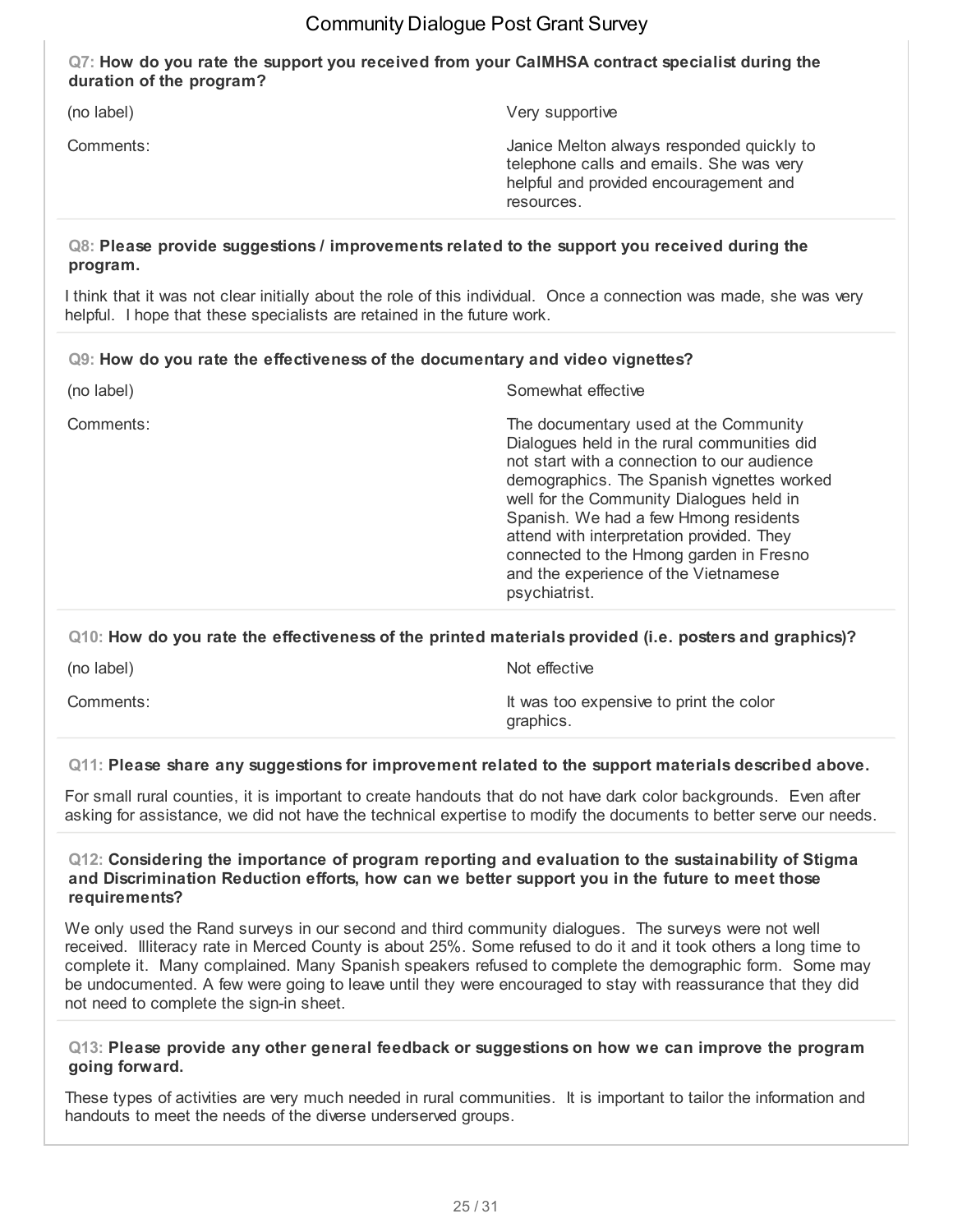| <b>COMPLETE</b><br>#12<br><b>Collector: Web Link (Web Link)</b><br>Started: Tuesday, June 17, 2014 11:36:54 AM<br>Time Spent: 00:07:06<br>IP Address: 69.237.114.238 | Last Modified: Tuesday, June 17, 2014 11:44:00 AM                                                                                                                                                                    |
|----------------------------------------------------------------------------------------------------------------------------------------------------------------------|----------------------------------------------------------------------------------------------------------------------------------------------------------------------------------------------------------------------|
| PAGE <sub>1</sub>                                                                                                                                                    |                                                                                                                                                                                                                      |
| <b>Q1: Organization Name</b>                                                                                                                                         | Inter-Tribal Council of California, Inc. (ITCC)                                                                                                                                                                      |
| <b>Community Dialogue grant program?</b>                                                                                                                             | Q2: How do you rate the grant application process and training provided at the beginning of the                                                                                                                      |
| (no label)                                                                                                                                                           | Good                                                                                                                                                                                                                 |
| process and training.                                                                                                                                                | Q3: Please provide general feedback or suggestions on how we can improve the grant application                                                                                                                       |
| A tad more clarity on the use of logos, etc.                                                                                                                         |                                                                                                                                                                                                                      |
| mental illness?                                                                                                                                                      | Q4: How successful were your community dialogue events in educating attendees about the stigma of                                                                                                                    |
| (no label)                                                                                                                                                           | Below average                                                                                                                                                                                                        |
| Comments:                                                                                                                                                            | Due to political issues that tribes have with<br>each other, we spent much time trying to<br>ameliorate the problems, and were unable to<br>complete the community dialogue and have<br>had to ask for an extension. |
| etc).<br>N/A                                                                                                                                                         | Q5: Describe the ways in which attendees of your community dialogue events demonstrated<br>engagement (i.e. stayed throughout event, completed survey, took information from resource area,                          |
| duration of the program?                                                                                                                                             | Q6: How do you rate the support you received from Runyon Saltzman and Einhorn (RS&E) during the                                                                                                                      |
| (no label)                                                                                                                                                           | Very supportive                                                                                                                                                                                                      |
| Comments:                                                                                                                                                            | Have been vewry user friendly and open to<br>ideas. Thanks                                                                                                                                                           |
| duration of the program?                                                                                                                                             | Q7: How do you rate the support you received from your CaIMHSA contract specialist during the                                                                                                                        |
| (no label)                                                                                                                                                           | Somewhat supportive                                                                                                                                                                                                  |
|                                                                                                                                                                      | Not much communication. Fault is on both                                                                                                                                                                             |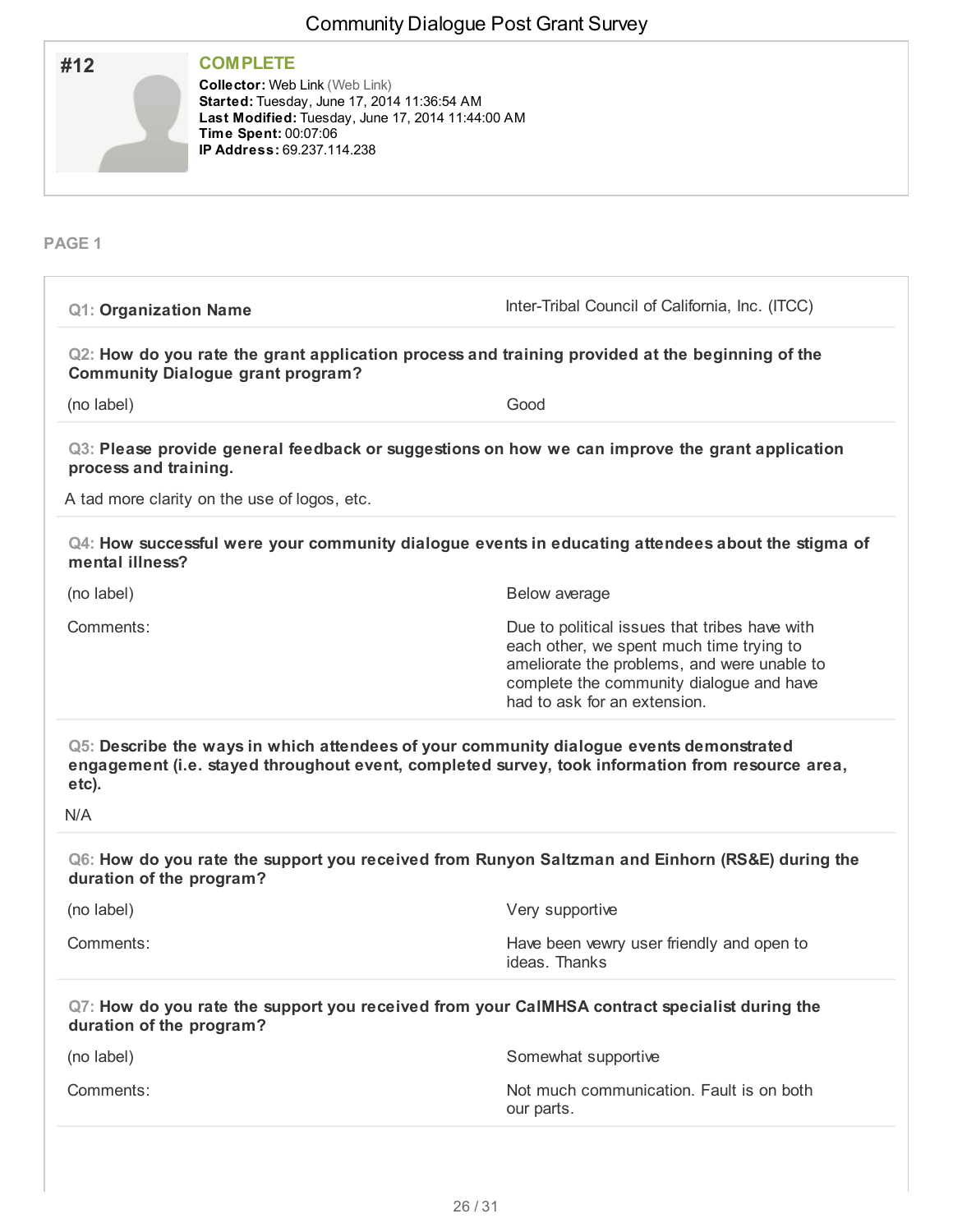| Q8: Please provide suggestions / improvements related to the support you received during the<br>program.                                                                                                                      |                                                                |  |
|-------------------------------------------------------------------------------------------------------------------------------------------------------------------------------------------------------------------------------|----------------------------------------------------------------|--|
| More direct outreach from CaIMHSA contract specialist, they shouldnt wait until we approach them.                                                                                                                             |                                                                |  |
| Q9: How do you rate the effectiveness of the documentary and video vignettes?                                                                                                                                                 |                                                                |  |
| (no label)                                                                                                                                                                                                                    | Average                                                        |  |
| Comments:                                                                                                                                                                                                                     | N/A                                                            |  |
| Q10: How do you rate the effectiveness of the printed materials provided (i.e. posters and graphics)?                                                                                                                         |                                                                |  |
| (no label)                                                                                                                                                                                                                    | Average                                                        |  |
| Comments:                                                                                                                                                                                                                     | Have distributed at community events, no<br>negative feedback. |  |
| Q11: Please share any suggestions for improvement related to the support materials described above.                                                                                                                           |                                                                |  |
| The green is not very palatable, according to consumers and other community members.                                                                                                                                          |                                                                |  |
| Q12: Considering the importance of program reporting and evaluation to the sustainability of Stigma<br>and Discrimination Reduction efforts, how can we better support you in the future to meet those<br>requirements?<br>Ok |                                                                |  |

**Q13: Please provide any other general feedback or suggestions on how we can improve the program going forward.**

Thanks for the support,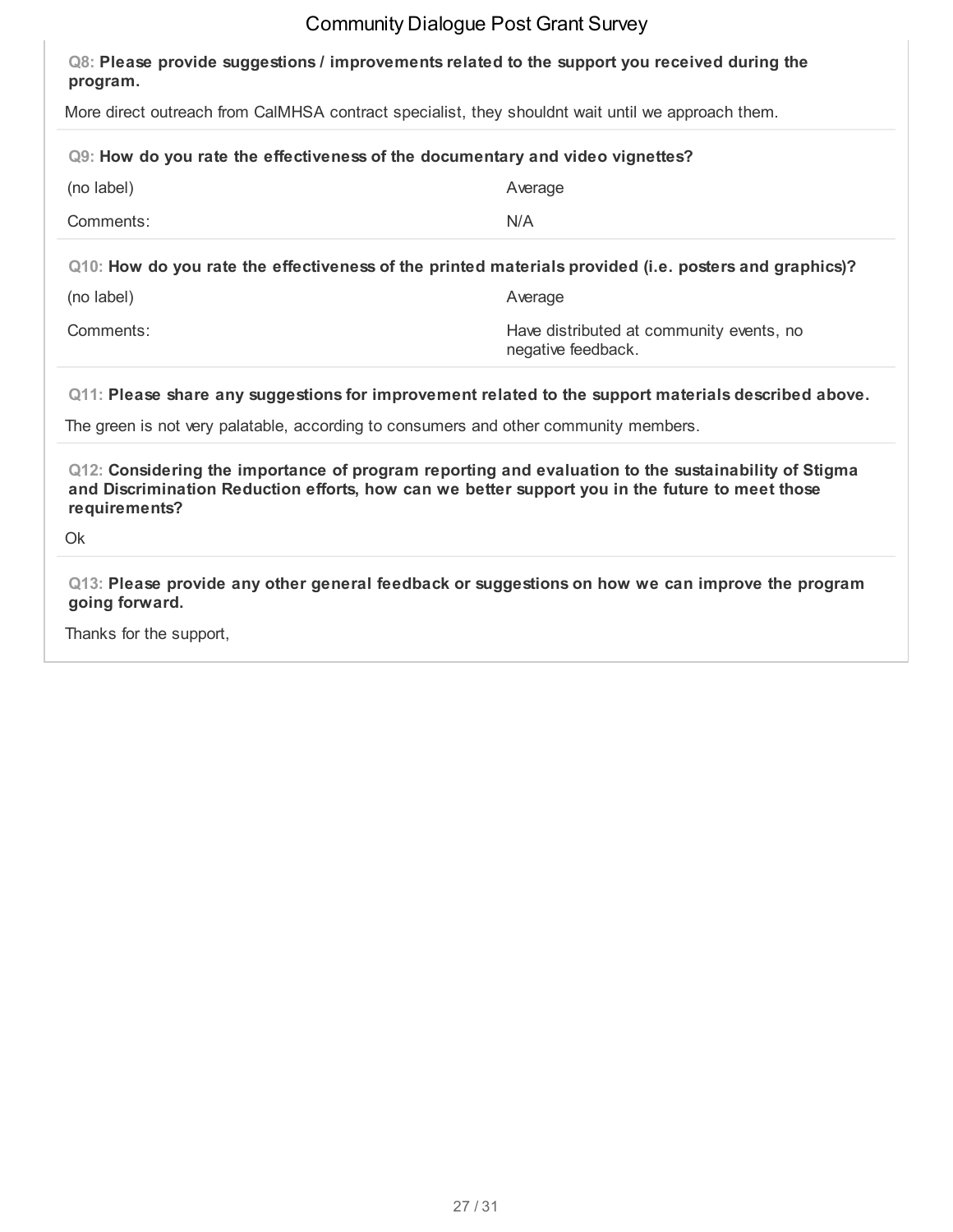|                                                         |                                                                                                                                                                                                                  | 011111111111119 Dialogao I ool Olani oanvoj                                                                                                                                                 |
|---------------------------------------------------------|------------------------------------------------------------------------------------------------------------------------------------------------------------------------------------------------------------------|---------------------------------------------------------------------------------------------------------------------------------------------------------------------------------------------|
| #13                                                     | <b>COMPLETE</b><br><b>Collector: Web Link (Web Link)</b><br>Started: Thursday, June 26, 2014 5:33:58 PM<br>Last Modified: Thursday, June 26, 2014 5:38:36 PM<br>Time Spent: 00:04:38<br>IP Address: 8.12.165.241 |                                                                                                                                                                                             |
| <b>PAGE 1</b>                                           |                                                                                                                                                                                                                  |                                                                                                                                                                                             |
| <b>Q1: Organization Name</b>                            |                                                                                                                                                                                                                  | Mono County Behavioral Health                                                                                                                                                               |
|                                                         | <b>Community Dialogue grant program?</b>                                                                                                                                                                         | Q2: How do you rate the grant application process and training provided at the beginning of the                                                                                             |
| (no label)                                              |                                                                                                                                                                                                                  | Excellent                                                                                                                                                                                   |
| process and training.<br>I found it all very well done. |                                                                                                                                                                                                                  | Q3: Please provide general feedback or suggestions on how we can improve the grant application                                                                                              |
| mental illness?                                         |                                                                                                                                                                                                                  | Q4: How successful were your community dialogue events in educating attendees about the stigma of                                                                                           |
| (no label)                                              |                                                                                                                                                                                                                  | Very successful                                                                                                                                                                             |
| Comments:                                               |                                                                                                                                                                                                                  | Judging by how many leaders asked me to<br>come to their organizations to do more<br>training and by the amount of engagement by<br>audience members, I think it all went very<br>well.     |
| etc).                                                   |                                                                                                                                                                                                                  | Q5: Describe the ways in which attendees of your community dialogue events demonstrated<br>engagement (i.e. stayed throughout event, completed survey, took information from resource area, |
| more training.                                          |                                                                                                                                                                                                                  | Stayed throughout the event, took information, asked to talk afterward, asked for more training, helped to schedule                                                                         |
| duration of the program?                                |                                                                                                                                                                                                                  | Q6: How do you rate the support you received from Runyon Saltzman and Einhorn (RS&E) during the                                                                                             |
| (no label)                                              |                                                                                                                                                                                                                  | Supportive                                                                                                                                                                                  |
| duration of the program?                                |                                                                                                                                                                                                                  | Q7: How do you rate the support you received from your CaIMHSA contract specialist during the                                                                                               |
| (no label)                                              |                                                                                                                                                                                                                  | Supportive                                                                                                                                                                                  |
| program.                                                |                                                                                                                                                                                                                  | Q8: Please provide suggestions / improvements related to the support you received during the                                                                                                |
|                                                         | that we could (and did) share resources with Inyo county.                                                                                                                                                        | I very much appreciate being able to be involved as a very small (14k people in a large land area) county. Also,                                                                            |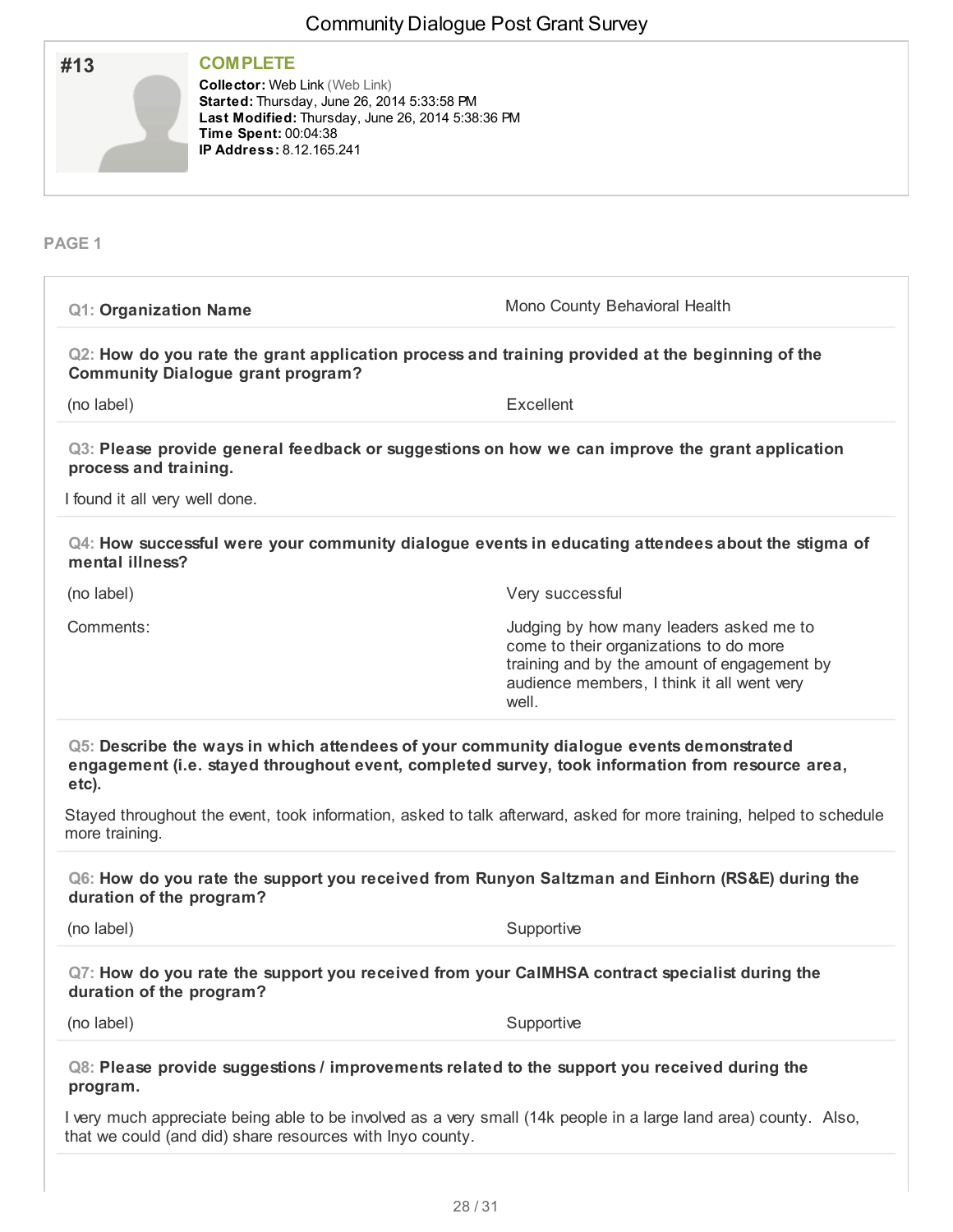#### **Q9: How do you rate the effectiveness of the documentary and video vignettes?**

(no label) and a series of the series of the series of the series of the series of the Average

**Q10: How do you rate the effectiveness of the printed materials provided (i.e. posters and graphics)?**

(no label) Effective

**Q11: Please share any suggestions for improvement related to the support materials described above.**

Video was not possible to show in our outlying areas.

**Q12: Considering the importance of program reporting and evaluation to the sustainability of Stigma and Discrimination Reduction efforts, how can we better support you in the future to meet those requirements?**

It worked fine for me.

**Q13: Please provide any other general feedback or suggestions on how we can improve the program going forward.**

I would like to have some kind of overall outcome of how many people were served and the demographics so I can see how Mono County compares.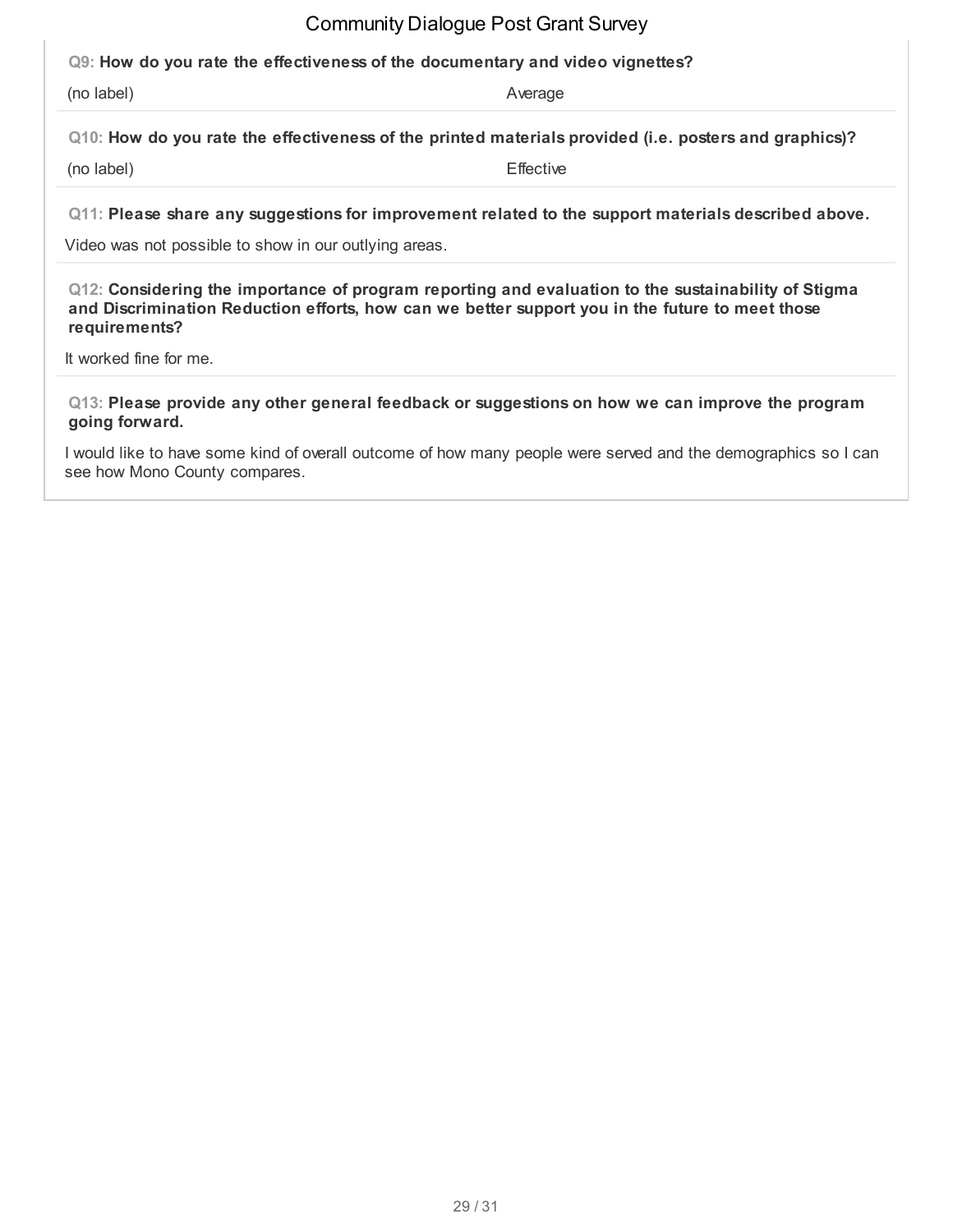| <b>COMPLETE</b><br>#14<br><b>Collector: Web Link (Web Link)</b><br>Started: Wednesday, July 02, 2014 7:11:13 PM<br>Time Spent: 00:11:55<br>IP Address: 204.88.224.38 | Last Modified: Wednesday, July 02, 2014 7:23:08 PM                                                                                                                                                                                                                                                                                                                                                        |
|----------------------------------------------------------------------------------------------------------------------------------------------------------------------|-----------------------------------------------------------------------------------------------------------------------------------------------------------------------------------------------------------------------------------------------------------------------------------------------------------------------------------------------------------------------------------------------------------|
| PAGE <sub>1</sub>                                                                                                                                                    |                                                                                                                                                                                                                                                                                                                                                                                                           |
| <b>Q1: Organization Name</b>                                                                                                                                         | San Luis Obispo County Behavioral Health                                                                                                                                                                                                                                                                                                                                                                  |
| <b>Community Dialogue grant program?</b>                                                                                                                             | Q2: How do you rate the grant application process and training provided at the beginning of the                                                                                                                                                                                                                                                                                                           |
| (no label)                                                                                                                                                           | Average                                                                                                                                                                                                                                                                                                                                                                                                   |
| process and training.                                                                                                                                                | Q3: Please provide general feedback or suggestions on how we can improve the grant application                                                                                                                                                                                                                                                                                                            |
| documentary, and Spanish materials were not ready.                                                                                                                   | The grant application was straightforward, however it had to be written in a vacuum because the actual                                                                                                                                                                                                                                                                                                    |
| mental illness?                                                                                                                                                      | Q4: How successful were your community dialogue events in educating attendees about the stigma of                                                                                                                                                                                                                                                                                                         |
| (no label)                                                                                                                                                           | Not successful                                                                                                                                                                                                                                                                                                                                                                                            |
| Comments:                                                                                                                                                            | N/A No Cost Extension (NCE) til December<br>2014. No Data Yet                                                                                                                                                                                                                                                                                                                                             |
| etc).                                                                                                                                                                | Q5: Describe the ways in which attendees of your community dialogue events demonstrated<br>engagement (i.e. stayed throughout event, completed survey, took information from resource area                                                                                                                                                                                                                |
| N/A No Cost Extension (NCE) til December 2014. No Data Yet                                                                                                           |                                                                                                                                                                                                                                                                                                                                                                                                           |
| duration of the program?                                                                                                                                             | Q6: How do you rate the support you received from Runyon Saltzman and Einhorn (RS&E) during the                                                                                                                                                                                                                                                                                                           |
| (no label)                                                                                                                                                           | Average                                                                                                                                                                                                                                                                                                                                                                                                   |
| duration of the program?                                                                                                                                             | Q7: How do you rate the support you received from your CaIMHSA contract specialist during the                                                                                                                                                                                                                                                                                                             |
| (no label)                                                                                                                                                           | Supportive                                                                                                                                                                                                                                                                                                                                                                                                |
| Comments:                                                                                                                                                            | We had to cancel two events die to the delay<br>in Spanish Speaking vignettes and materials.<br>Wes Schweikhard was very supportive in<br>getting us the No Cost extension, however so<br>much County time and effort was put into<br>obtaining the NCE, as well as repairing<br>relationships and trust with community<br>providers who were disheartened by having to<br>completely cancel two of them. |